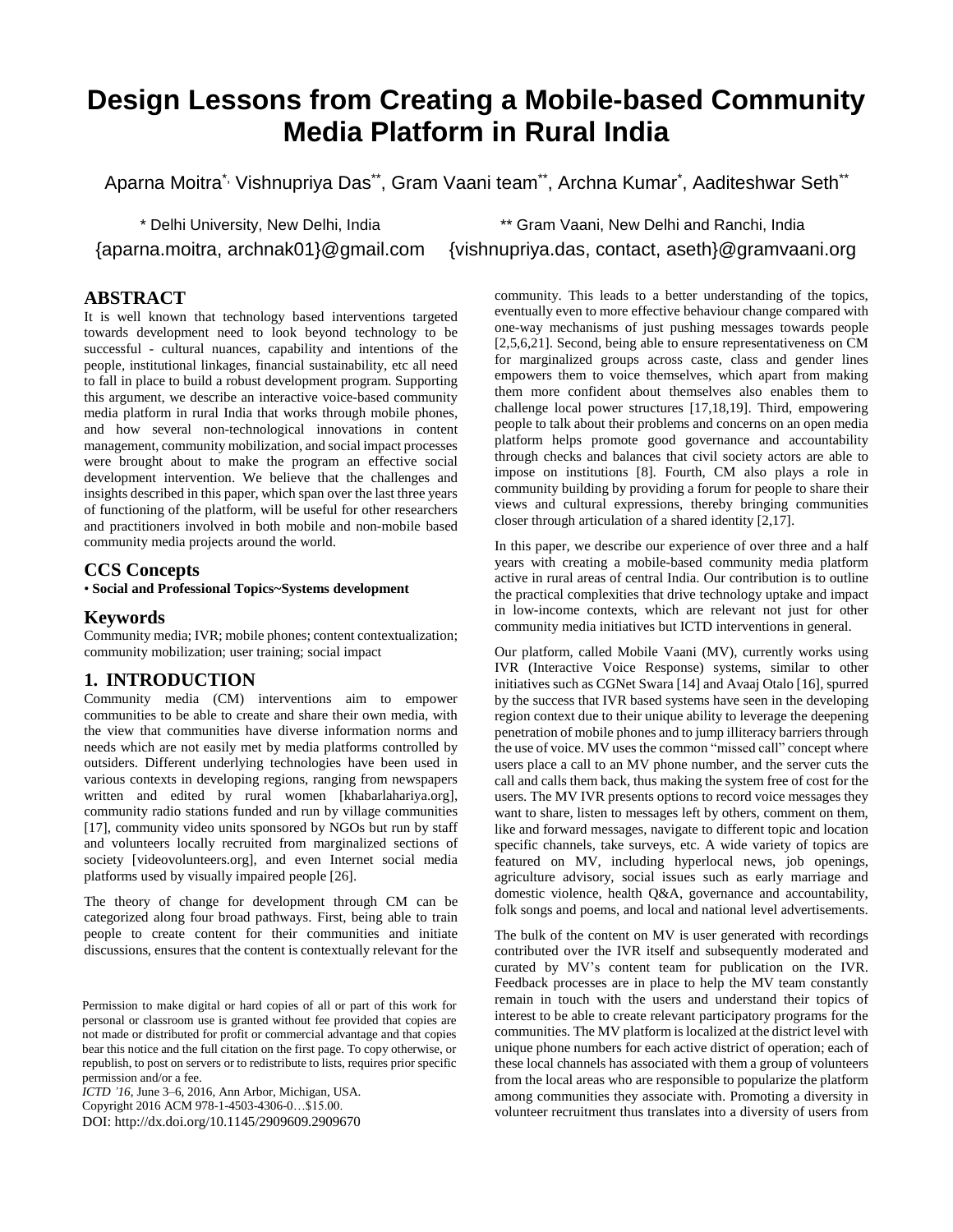different communities who use the MV platform, and which in turn translates into a diversity in user generated content featured on the platform. The local channels are connected into state-level channels and topic specific channels; the IVR architecture is thus similar to that of a portal which users can enter from multiple places, browse around, and listen and participate on news and discussions currently in progress on various topics. MV thus presents a community media model which endeavours to shift as much ownership to the communities as possible, and only provide the necessary backend infrastructure and processes to manage and replicate the platform.

Since when MV was initiated in mid-2012 after a small pilot in 2011, more than 1.5 million unique users have called the platform from approximately 25 active districts in the states of Jharkhand, Bihar, MP, and Orissa. MV has seen 15% month-on-month growth rates, its cost-per-user acquisition is only USD 25c, 70% new users continue calling after their first call, the daily-average-user to monthly-average-user (DAU/MAU) ratio for MV is 40% (Facebook claims a DAU/MAU ratio of 50%), the average call duration is more than 8min per call, 12% of MV users have contributed at least one voice report, and entirely for funding constraints the MV team has had to impose quotas to restrict the daily call volume and usage minutes currently to 10,000 calls per day. Some of these statistics are detailed in the supplementary information on our webpage [http://bit.ly/1pIleDl]. Several impact stories have been documented of how MV has empowered young girls to become citizen journalists and gain respect in their villages, increased the awareness of government schemes which led to their increased utilization, enforced accountability and challenged corruption in the implementation of welfare schemes, mobilized communities to organize anti-alcoholism drives, and provided a forum to showcase singing and poetry talents.



#### **Figure 1: (a) Volunteers mobilizing community members, (b) Mobile Vaani content moderators at work**

In the upcoming sections, we describe three aspects of MV operations: content creation and management methodologies, user acquisition and training processes, and impact mechanisms. All these three critical functions have undergone changes over the years, geared towards creating MV into a vibrant community media platform which bring social impact, is financially sustainable, and even diverse groups of users find it to be relevant. We describe the change management process as well, and feel it will provide insights to other community media initiatives, both mobile- and non-mobile based, to build feedback loops into their organizations and change strategies in response to user needs. Our contributions are threefold: We show how content solicitation and curation processes can be built for user generated content which is highly contextual and liked by the users, we show how low-cost institutional structures can be nurtured with local youth and social workers to build replicable processes for user acquisition and training, and we finally show how these community mobilization and content methodologies can be tied together with other stakeholders to create sustainable impact mechanisms.

# **2. RELATED WORK**

IVR based platforms to address social development problems have been documented extensively by researchers. Studies have explored the use of IVR systems to promote democratic governance through citizen journalism [14], grievance redressal [14,13], and citizen-government engagement [3]. Platforms have also been built to encourage agricultural information exchange among farmers [16], solicit feedback on school meals programs in developing regions [7], act as an employment exchange for rural populations [27], helplines to answer queries by community health workers [22], and even engage with visually impaired people [26]. Several technology frameworks have also been built to create IVR applications easily [1,25]. In contrast, the MV platform has emerged as a horizontal voice-based media platform that can anchor many of these use-cases under the same umbrella – MV partners use the platform for crowd-sourced data collection on the performance of government schemes, publicize job openings, push out health awareness messages, nurture farming communities to share information, and enable citizen-government engagement by conveying grievances to relevant government authorities and help state governments publicize their initiatives to the people. Unlike many of the initiatives listed above, the focus of the MV team therefore is to provide a media platform that users find relevant to access and use repeatedly, and then open up the platform to help partners engage with the users on other services of their interest.

We do not spend much time describing how MV is being used by the people, but focus instead on explaining the content management, community mobilization, and impact mechanisms used in MV from an operational standpoint. Earlier studies such as [13,14,16] on other IVR and community media systems have not discussed their operational processes in detail, but focused more on the usage patterns or impact assessment of their systems.

# **3. CONTENT PROCESSES ON MV**

MV is a moderated forum. Any voice messages recorded on the IVR are manually checked by a team of content moderators who follow basic policies to check for audio quality and advanced editorial policies to ensure that politically motivated content, rumours, or unverified corruption allegations are not published. Roughly 6-8% of daily calls lead to people leaving messages, of which 30% messages are publishable. For more than 70% of the rejected messages, the main reason for rejection is poor audio quality. Other messages get rejected because the report is not articulate enough, or it is incomplete, and only 1.5% messages are rejected because the content is objectionable or incorrect. In terms of the workload, a content moderator needs to be added for every 500-700 calls per day increase to vet the content contributions and assign appropriate tags, categories, and titles for the content. At the current call volume, MV employs 14 content moderators supervised by four managers across different functional roles, and publishes between 200-300 messages each day across channels.

The content on MV has undergone three generational shifts since its inception, as shown in the supplementary information. During the first year of operation, MV largely carried an assorted collection of voice messages without any specific topic focus imposed by the MV team. The bulk of the content was about grievances on government schemes, primarily because the very first users of the platform were identified through local partner NGOs who were engaged in activism around key flagship welfare schemes such as NREGA<sup>1</sup> (rural employment) and PDS<sup>2</sup> (subsidized food), and therefore used the platform primarily to amplify their voice against injustice [23]. This was changed towards a broader focus on health, agriculture, social norms, and cultural expression in the second year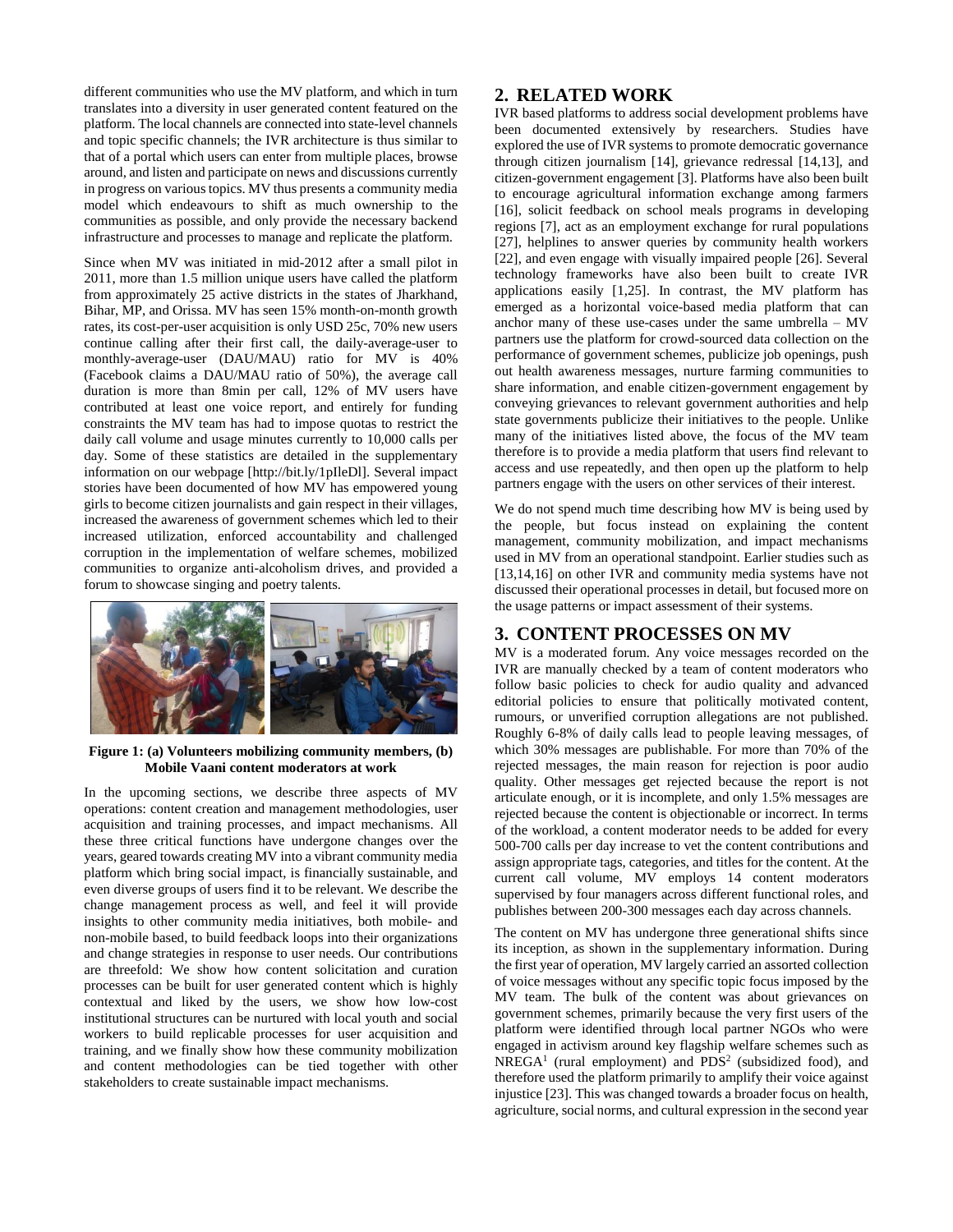of its operation, spurred largely by a user demand to produce and consume information on other topics as well, and also for financial sustainability where a business need was identified by the MV team to open up (for a fees) the MV platform to NGOs keen to reach remote and rural populations to spread messages on gender equality, family planning, government schemes, and other relevant topics. In the third year of operation, this broader content mandate has been institutionalized through the conceptualization of regular programs in consultation with both the MV community as well as the MV business team. In the next section, we describe the change management process followed to move from the original *grievance redressal* character of MV into a broader community media platform which can cater to multiple user segments.

### **3.1 Change Management**

The MV content moderators are presented with a web based interface through which they mark which content should be published or rejected, and also tag and categorize the content. A content analysis of categories during the first year, shown in Figure 2, revealed that the primary tag on the bulk of content contributed on the forum was on grievances. An analysis of the MV call logs further revealed that even though MV provided basic navigation features such as being able to skip a message to go to the next one, and more than 85% of the users pressed these navigation keys, only between 20-30% of users (depending on their age in the system) actually exhibited a consistent preference in the choice of topic they wanted to listen [10]. Content consumption therefore ended up tallying closely with content production – users would listen to more grievances just because more grievances were being recorded and published on MV.



**Figure 2. Content available on the platform**

Meanwhile, an analysis of quantitative data collected through field surveys with a random sample of 100+ MV users, qualitative data from five FGDs with 55 users (Jan 2013), and detailed stories of people's association with MV gathered from 36 users (Sep 2013) using the Most Significant Change technique [4], revealed that the information needs of the users were drastically different. The top choices indicated by the users are shown in Figure 3, where educational and livelihood content, local news, and health awareness can be seen to be more in demand.

In the second and third year therefore, two key levers - focused community mobilization and content repackaging - were used to

 $\overline{a}$ 

bring about a drastic change in the content featured on MV. A process to get regular feedback from the users was also institutionalized to ensure that the content remains relevant to users.





#### *3.1.1 Focused community mobilization*

The current users of MV had formed a perception of MV being a grievance redressal platform largely because they were introduced to the system by the initial set of local partners who were working on rights based activism, and consequently would encourage the users to call and "talk about their problems, wage delays, and human rights violations". Repeated field visits and training workshops with the partner staff and volunteers, failed to change their mobilization strategy and communication.

Starting from a clean slate, an in-house team of community mobilizers was therefore created by recruiting people from a community media and training background, who built their own offline network. This is described in more detail in the next section. A focused drive was undertaken to include teachers, students, health workers, farmers, self-help group members, and village committee members as users and volunteers to contribute content on topics of their specialization. For instance, community health workers started providing information on seasonal diseases, those who could sing well started contributing songs, children contributed poetry, and elder men in the community commented on the country's politics. These messages served a strong purpose to create precedent on the platform for featuring other topics, and social recognition such as "best contributors of the week" further encouraged diversity of content on the forum helping it move away from a grievance based focus.

#### *3.1.2 Content re-packaging and editorial bias*

When MV was initiated, it featured content in an assorted list on the IVR which resulted in no consistency in the topic between consecutive message threads. This has now been made structured by defining dedicated time slots during the day allotted to different topics. A sample schedule is shown in the supplementary information, where for example between 4-4:30pm, the first few messages on the MV IVR are ensured to be on employment news such as job openings; similarly, between 6-7pm the first few messages are on agriculture; grievances and assorted content was

<sup>&</sup>lt;sup>1</sup> National Rural Employment Guarantee Act: A demand driven welfare scheme which aims to provide 100 days of employment per household. Typical implementation problems include wage delays, non-payment of unemployment benefits, corruption in material procurement and worker registration

<sup>2</sup> Public Distribution System: Low income households are entitled to certain quotas of subsidized food. Implementation problems include non-availability of enough food at designated shops, siphoning of funds which results in scarcity, siphoning of food which is then sold through regular retail channels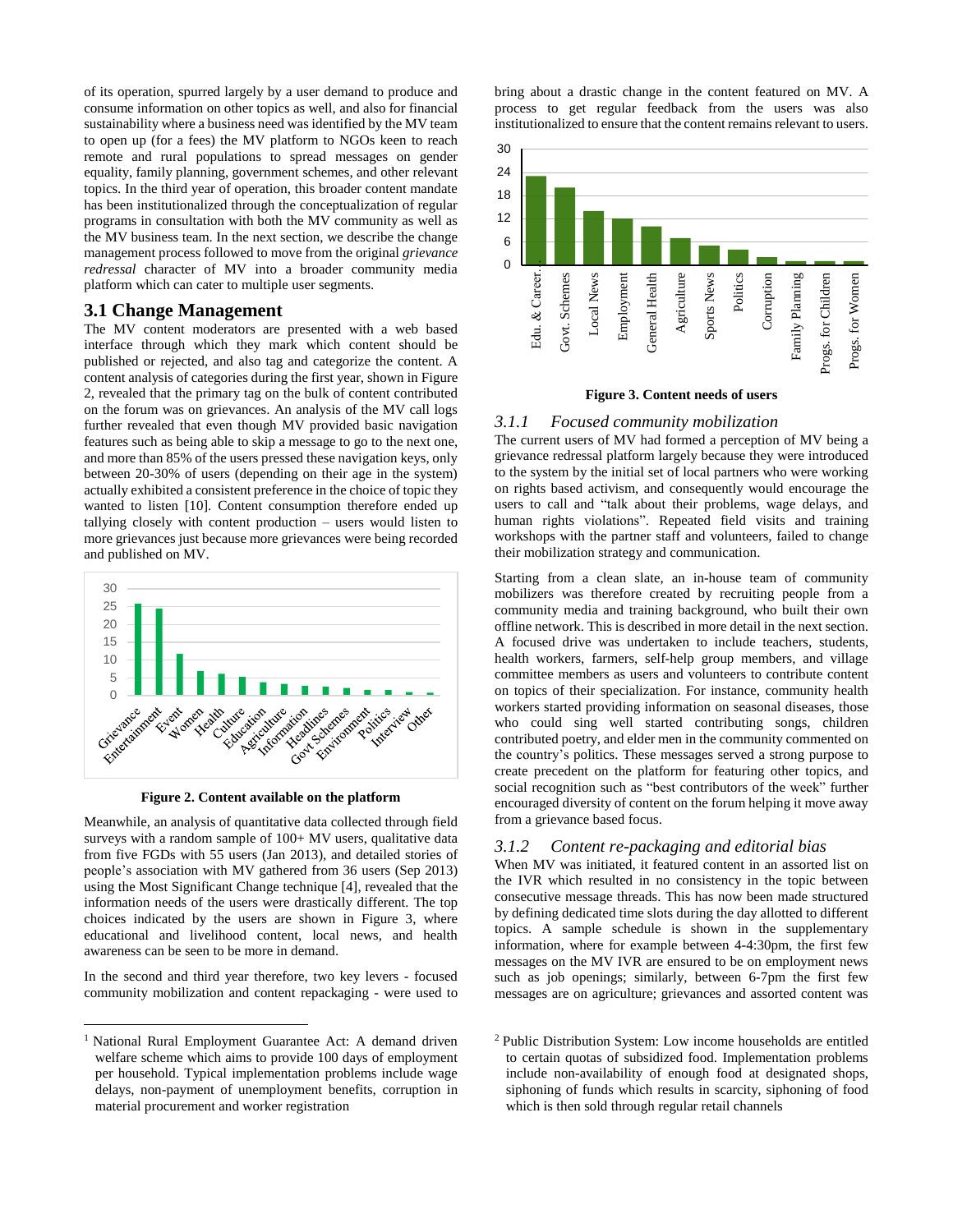thus forced to be confined to only a few slots each day. Effectively therefore through an editorial bias, the MV team gave less and less air time to grievances and more air time to other topics, to make them popular.

Running a dedicated slot was however challenging due to the uncertainty about availability of enough fresh content on that topic, and therefore a close working relationship between the content and the community mobilization teams was required, for example, to ensure that enough questions and answers on agriculture were coming in to be able to run the agriculture slot on a regular basis. Another challenge was to come up with suitable time slots for topics which were of interest to different user segments; time preferences to run the agriculture slot were in the evening hours for farmers, women preferred afternoons but often did not have access to mobile phones which were carried by their husbands to work during the day, while children preferred afternoons and evenings provided phones were accessible. A concept of channels was therefore introduced, so that users could on-demand navigate to topics of their interest such as on employment, agriculture, health, women, children, and entertainment. Expectation management was yet another challenge especially for old callers who had the impressions that the MV team will help provide redressal to their grievances. Better communication by the mobilization team and frequent promotional messages on MV explaining that MV is a media platform that can only convey grievances to the authorities but not ensure resolution, helped address some of these concerns.



**Figure 4. Content production pattern on Mobile Vaani**

Overall, the repackaging and focused mobilization was successful in changing the nature of messages on the platform. Figure 4 shows the changing content profile over time. Users too welcomed this change. A 54-year old social activist from the Dhanbad District, Jharkhand, who had been listening to MV since its inception said:

*"… The shift in content from grievances reported on various issues to weekly entertainment and informative programs is very refreshing to me, as a listener… By doing this, MV has gone a step further in informing, entertaining and inspiring its users. I say this because the localized entertainment and information offered by the weekly programs aired is unparalleled to the generic content offered by the mass media… Similarly, the discussions initiated by campaigns on various social issues help me learn about a wide variety of things such as existing laws on that issue, our rights and entitlements along with people's lived experiences, making me want to listen to MV again and again…"*

Adding to this, a 25-year old community health worker from the Giridih District, Jharkhand, said that the new content promotes more active engagement than the previous grievance based content.

*"… I like MV in its current form… My husband introduced me to it a couple of years back when MV used to receive a lot of grievances… he recorded a grievance on it and asked me to listen to it… at that time I wasn't sure how to engage with the content, hence just used to listen to it passively. After the introduction of campaigns, I understood how I can engage more actively in the discussions therefore once when a health related campaign happened I participated by giving information and also received relevant information in return… now I regularly follow all the campaigns and weekly programs, participating in discussions whenever I can…"*

A 36 year old journalist with a local daily in Jharkhand discussed his perception on how MV is different from other news platforms.

*"… Mobile Vaani is like an ideal community media platform where people represent themselves the way they want to. They don't need an external news agency or a journalist to cover their issues on their behalf… it is the people who own and run the entire MV platform right from choosing the issue they want to base their discussion on, to composing a report, a message, a song or poetry… and recording it on the forum with a view to encourage further discussion within the community or make a dent in government administration or giving mainstream media like our newspaper, material to base news reports on…"*

### *3.1.3 User feedback loops*

Undergoing this change also helped institutionalize several user feedback processes in the MV team. The content moderators now frequently undertake phone interviews of regular callers, callers who have dropped out, and new callers, to understand what the users like or do not like about MV. The community mobilization team now has over 300 volunteers who provide a good dipstick to test-run any new programs or get quick feedback in the conceptualization stage itself. The research team also visits the communities frequently to capture feedback about the content. Finally, frequent IVR based surveys and polls are floated to get user inputs on new topics and campaigns they feel should be featured on the platform. All these feedback processes, along with a realization that different user segments have different interests, have initiated the formation of several programs as outlined in the Appendix.

## **3.2 Information Contextualization**

One of the key benefits of participatory content production is that it helps contextualize the message well – the content contains local references, it is in the local language, and people are therefore able to associate with it more easily [21]. Different methods have been in use to drive participatory content production. Community radio stations recruit staff and volunteers from the local community to produce radio programs, and a significant degree of contextualization thus comes automatically if the staff selection is representative enough [17]. Community radio stations have also used IVR systems to invite listeners to call and record their opinions and views on the programs being broadcast; a subsequent broadcast of these voice message recordings adds further localization to the topics being presented [11]. Digital Green with a similar objective takes the recording process itself into the field, by recording videos of farmers from the local communities; the recordings therefore help bring a very contextual character [6]. The MV team has used these insights to build a novel information contextualization process driven by conversations and discussions. Asynchronous conversations through voice messages, where callers record their comments on messages left by other callers, much like on a mailing list or discussion on a Facebook wall, is used as the primary content creation mechanism. The bulk of the content therefore is user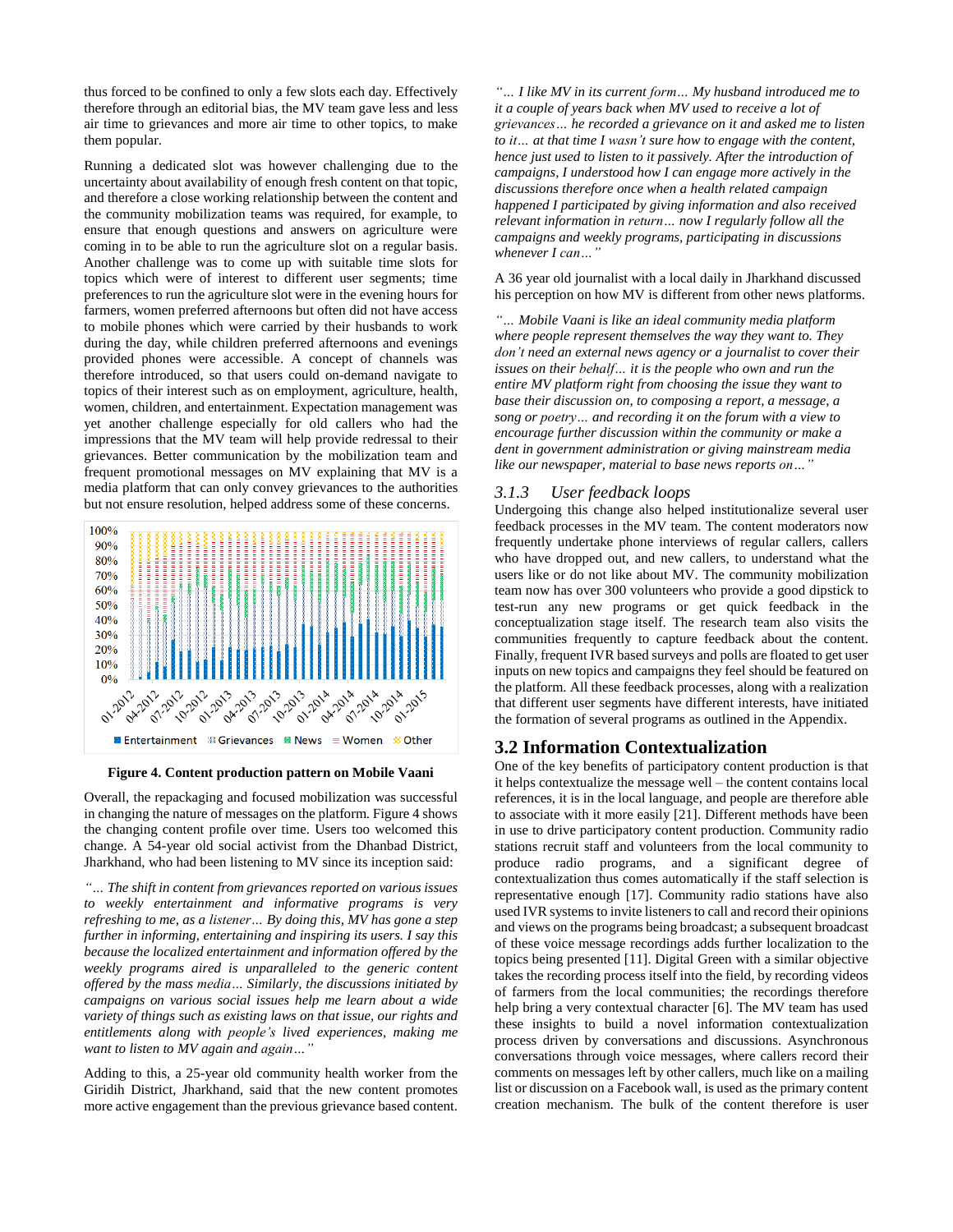generated, but solicited along specific directions to make content curation simpler. Described next is this process called a *campaign*.

We start with taking a topic such as early marriage as an example. Gender inequality in rural areas of central India is embedded deeply in social norms and manifests itself in many forms, early marriage of girls being one such outcome [24]. The objective of the campaign was to raise awareness about the problems with early marriage, and consequently initiate behavior change in the community after multiple campaigns and repeats of old campaigns.

The first step is to create a message matrix identifying the key aspects about early marriage on which to initiate a discussion. This can include aspects such as the reasons for early marriage, the effect of early marriage on the health of girls, career choices of boys, etc. In some cases, secondary research is done to build message matrices. Alternately, budgets and time permitting, FGDs are organized with the target group to understand their current level of awareness, biases, and social conditions to create a list of message objectives [maraa.in/media/participatory-content-development/]. Lighter versions are also often undertaken through meetings with volunteers from the community mobilization team, who serve as a representative proxy group. The MV volunteer network is quite diverse and has indeed become an asset for such tasks.

- On each of these aspects, seeding content is then created by the MV content team in the form of narratives for facts and figures on early marriage and its effects, or short dramatized audio episodes are released one at a time over a span of several weeks. In this case the character of a young girl was created who got married when she was 14, and a series of 10 small audio episodes of 5min each were developed that chalked out the story of the young girl and through that touched upon the objectives identified in the message matrix.

Upon release of a new episode or narration, it is augmented with a call-to-action inviting callers to record their opinion or experiences related to the specific aspect under discussion. The moderation team picks up these voice recordings and stitches them into cohesive commentaries which are then published.

More callers are invited to participate on the commentaries and the cycle continues for a few days, before moving to another aspect. For example, a caller recorded that early marriage continues to take place because of social norms such as dowry which prompts parents to get their daughters married early. Another caller responded to this comment by saying that the practice of dowry can only be stopped when the young men stand up for their future wives who in today's age play just an important role in the family as their husbands. Yet another male caller recorded a pledge that he will not marry early, and asked his young friends to also pledge on MV against early marriage. In this way, the users are able to contribute highly contextual content which can engage others easily.

Throughout the campaign, the content contributed by callers is tagged and categorized according to a taxonomy developed for the specific campaign, and this therefore also serves as a means to capture community perceptions qualitatively and quantitatively about the topic [www.gramvaani.org/?page\_id=830].

Several interesting testimonials emerged from the early marriage campaign. A 26 year old woman from Topchanchi Block, Dhanbad, Jharkhand said that campaigns help create a dialogue on issues prominent within the community that are not discussed otherwise.

*"… I feel better informed about the issue of child marriage after listening to the campaign but I would like to point out that in practice, not much has changed in our village since the campaign.*

*Yet, campaigns on issues such as these must go on because without the campaign, no discussion would be initiated on these issues. At least, due to the campaign, people are discussing such issues amongst themselves. A lot of people are getting educated and are better informed due to such discussions. They are able to understand the difference between good and bad practices, the things they should do and the ones that they shouldn't do…"*

The campaign also planted seeds for future behaviour change, as reported by a 19-year old boy from the Giridih District.

*"… After listening to people's experiences discussed during the campaign, I got to know about preventable health problems and financial issues caused due to child marriage. Hence, I've decided that neither will I get married before age nor would I marry a girl who is younger than 18 years… I will also discourage people in my family, community and society from doing it. In my case, I'll only get married when I am properly settled and ready to take on the responsibilities that marriage brings with it…"*

Over the last two years, more than forty campaigns on different topics have been executed on MV. Figure 5 shows a comparison of the success of some campaigns executed in different formats. The success is measured through two metrics: a content quality metric assigned by the MV content team based on the quality of user generated contributions that were recorded during the campaign, and the number of contributions. The sizes of the bubbles are based on the number of contributions, normalized on the overall exposure given to content related to the campaign. The exposure is largely a function of the campaign budget. To give a sense of the magnitude, the child sex abuse campaign brought in 235 contributions (69% by women) out of 26,260 times that campaign related messages were heard for at least 30sec, giving a user engagement conversion rate of nearly 1%. This can be considered as the unit to compare the engagement on other campaigns in the figure, such as the early marriage game based campaign had a 2.5x engagement compared to the child sex abuse campaign, and which in turn had a 3x engagement compared to the medicine price hike campaign.

Discussion oriented campaign formats as described in the previous section, on early marriage, child sex abuse, and the availability of free medicines, were among the most successful both in terms of the content quality as well as the number of contributions. All these campaigns were well grounded in the local context by developing message matrices in consultation with the MV volunteers and with partners having strong domain expertise in the topics.



**Figure 5. Output comparison chart of campaigns**

Another campaign on early marriage was structured as a game – short case studies were presented to users and open-ended questions were then asked against each case study, before advancing to the next case study. This format was quite successful in getting comments from people mostly because it was mandatory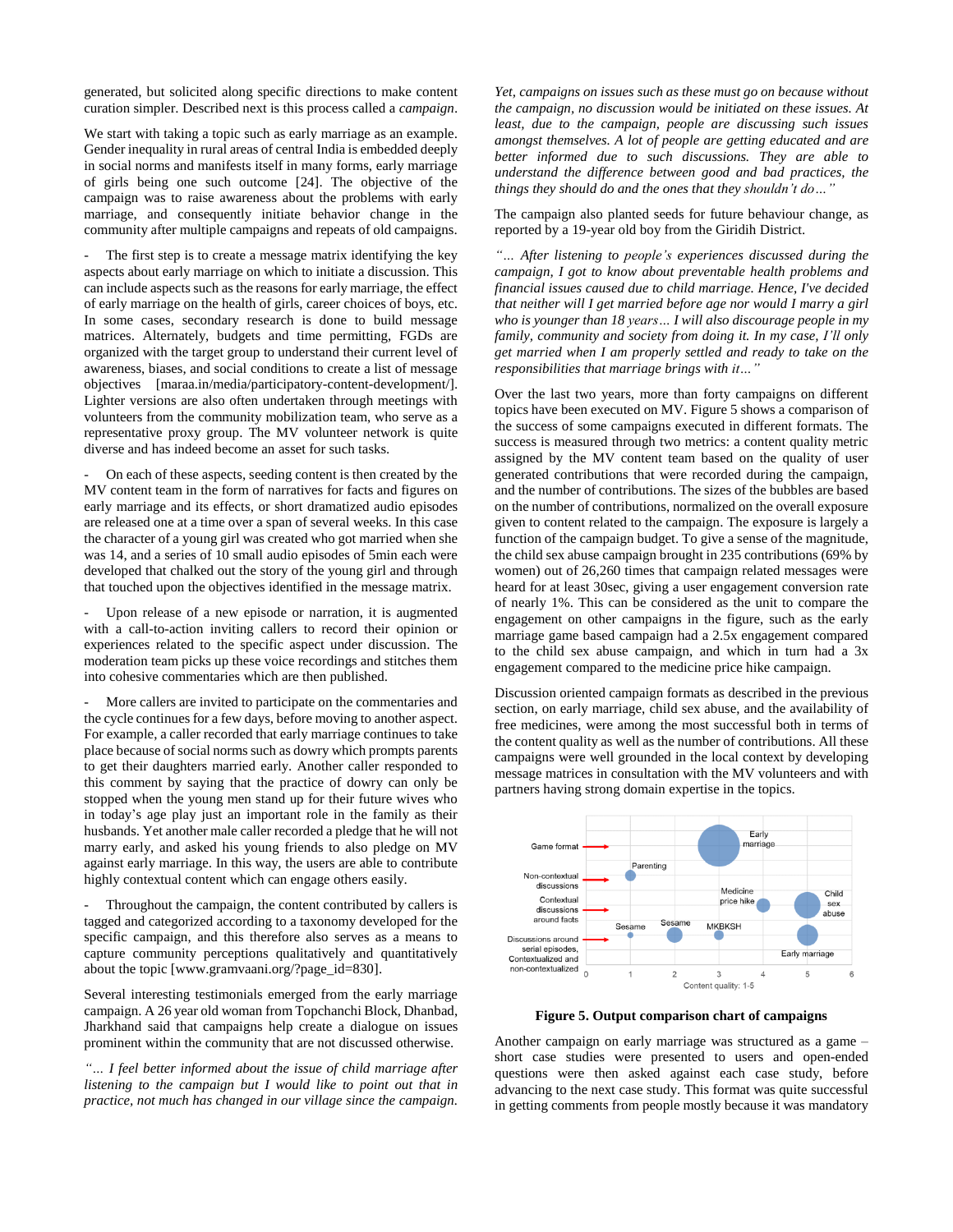to record a comment to be able to advance to the next stage. This however did not do as well on the quality of content contributions since the recordings were sought spontaneously without giving the users a chance to listen to comments left by others, as in the previous campaign format which aimed to create a discussion.

A third campaign format was to use centrally recorded content not necessarily developed in the local context, and place calls-to-action inviting comments about the topic. One such campaign included fun and musical content for small children and their parents but developed largely for an urban middle class target group in mind; such campaigns got good appreciation from the MV users but not much engagement possibly because the content was fun but hard to relate with. For similar reasons, a campaign on parenting methods which aimed to enable a conversation through a website between rural users in India and citizens in the United States, did not get much participation from MV users because of the apparent disconnect between the two worlds which could not be bridged simply by enabling English-Hindi translation between the users.

These experiences help validate our belief that discussion oriented participatory content creation by users in a shared context is liked by them and also engages them actively, leading to a change in attitude with possible long term behavior change as well.

For a few campaigns, we also ran pre- and post- factual quizzes with randomly selected samples of users to understand whether or not, and to what degree, does the awareness of users improve due to the campaigns. The quizzes were conducted through an IVR based survey solution developed by the MV team. A campaign on maternal health which carried birth preparedness messages on vaccinations and breast feeding, and another campaign to publicize a government scheme promoting better menstrual hygiene practices for adolescent girls, were instrumented. In both the campaigns, the awareness of users increased by between 15-25% for different questions that were put up to them. We are currently running more such studies to be able to establish what kind of learning is most effectively established through which campaign format.

#### **3.3 Information Completeness**

Another benefit of participatory content production is that of completeness [21] – when multiple stakeholders participate and provide views on a given topic, the message becomes more complete in terms of its coverage of different aspects. For planned campaigns as described above, the creation of a message matrix tries to take this into account by laying out relevant aspects in advance. Even for spontaneous emergent topics though, the diversity of MV's user base has often contributed to a more complete coverage. As an example, in 2012 in Jharkhand there was a strike by para-teachers (school teachers on contract) for increased wages – the strike lasted for a month and ended up suspending all teaching activity throughout the state. MV quickly turned into a vibrant debate and news platform with active participation from multiple stakeholders, including many para-teachers themselves, parents, students, government officials, and education activists.

We analyzed the content contributed by these different stakeholders, and compared it against the content carried by regional newspapers during the month-long strike. A coarse coding schema was developed to categorize messages as strike updates, problems caused due to the strike, messages in support of the cause of the para-teachers, against the cause, messages that were requests to the government for action, and those that were requests to the para-teachers to call off their strike. Understandably, 68% of the content contributed by the para-teachers was about explaining their cause and requests to the government for a wage increment. More

than 70% of the messages by parents and students however were about the problems being caused due to the strike and the schools being closed, and also that the cause of the para-teachers to go on a strike was unfounded. More than 90% of the messages recorded by government officials through interviews taken by MV's staff and volunteers, was about requests to the para-teachers to resume their teaching duties. Education activists were largely in support of the para-teachers, but also stressed upon the problems being caused due to the strike. A full spectrum of coverage therefore became possible due to active participation by these stakeholders on MV.

In comparison, analysis of the regional newspapers showed that more than 50% of the reports were factual news updates about the strike, and another 30% were about problems being caused due to the strike. Regional media therefore did not represent the issue in depth, and demonstrates the unique space that community media initiatives can command if they can ensure representativeness amongst their participants. Incidents like this which capture the attention of the entire community are rare though, and seem to depend on how polarizing or cross-cutting implications they have. This is an area ripe for further analysis to determine the completeness of coverage of local issues, correlated against the diversity of the user base of MV.

## **4. COMMUNITY MOBILIZATION**

Due to a lack of other communication channels in the media dark areas of MV operation, offline mechanisms are the only alternative to (a) build a user base, (b) train them on using the system, and (c) mentor them to engage with other stakeholders in the local ecosystem. Offline mechanisms are however hard to scale and replicate, and MV has gone through three iterations of refining these processes towards scalability and replicability. Upon inception, MV identified local partner NGOs who actively reached out to communities in which they were working, and began to use the system as an aid for their own work to solicit grievances and corruption reports on government schemes. In the second year, with a conscious effort to change the character of MV into a broader media platform, an in-house community mobilization team was created with staff who recruited volunteers from among diverse user groups, and the volunteers in turn brought their communities on to the platform. In the third iteration, the flat volunteer network was built into a hierarchical structure with the formation of volunteer clubs at the district level. The clubs were given the ownership of having their own local MV channel with the responsibility being put collectively on the club to build up their user base and ensure sufficient good quality content to make their channels vibrant and engaging. A financial incentive model was also developed to reward the volunteers and club coordinators prorata on various performance metrics such as the rate of user acquisition and quality of content on their respective clubs. The offline processes are now quite fine-tuned and have been applied repeatedly with clubs being formed in 25+ active districts across four states in central India. We next describe the club building process and associated challenges in more detail.

## **4.1 Building volunteer clubs**

MV community managers who are full time staff of the organization typically enter new geographies through contacts with local NGOs. With help from the NGO staff, community workshops are organized in schools, panchayat rooms, SHG meetings, and other places to inform people about MV and its vision of community media. Most often in these meetings, a few dynamic and socially motivated individuals keen to learn and grow, are invited to join MV as volunteers. An effort is made to recruit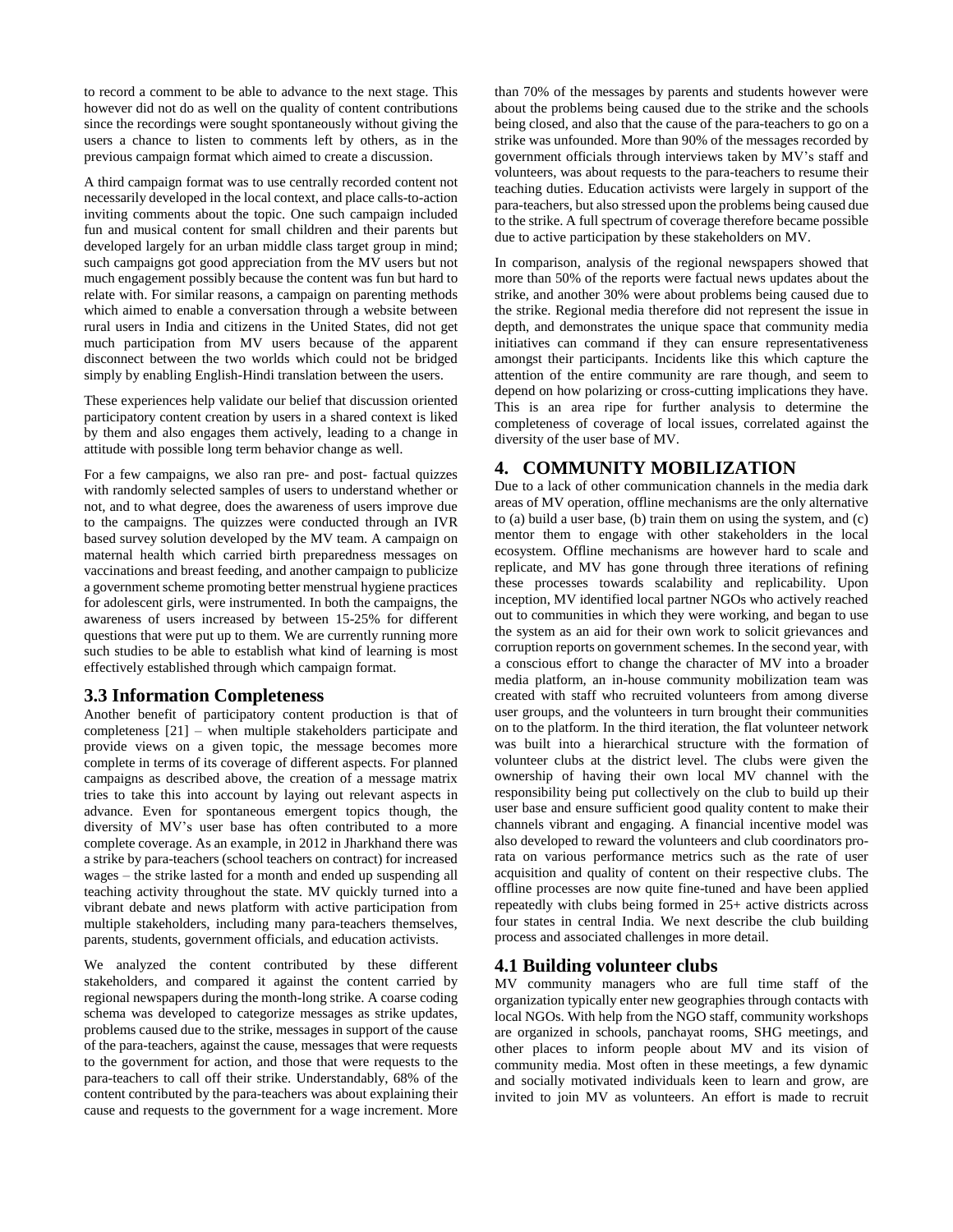volunteers from diverse backgrounds such as local journalists, social workers, community health workers, teachers, and SHG leaders who already have an understanding of local issues and can be trained further to take up community mobilization activities in their respective diverse communities.



**Figure 6. (a) Volunteer training workshop in progress, (b) Group activities such as wall-paintings organized by volunteers for community mobilization**

The volunteers are initially engaged on an unpaid basis for at least three months, and only upon exhibiting sustained interest and effort are they graduated to paid volunteers. Over time, when a district has at least 5-8 dedicated volunteers, they are formed into a volunteer club which is given its own dedicated channel. Each club elects one of its members as a coordinator for a tenure of 6 months, who is given the responsibility to hold regular meetings with all the volunteers, mentor and guide new volunteers, and maintain regular communication with the MV community manager for their club. MV currently has 6 community managers who look after 25 clubs that cumulatively have  $\sim$  300 volunteers. The club structure makes a lot of sense from a managerial standpoint, because the community managers then only have to engage with the club coordinators instead of engaging with each volunteer directly. A separate phone number for each club also makes performance monitoring easier, since the call volume and unique callers can be tracked directly. Most significantly, as is also demonstrated through volunteer interviews described later, the club structure gives collective responsibility to the volunteers to ensure its success, much like how group loans in microfinance help ensure high repayment rates.

The volunteers are given a financial incentive pegged to individual and club performance. Clubs are rewarded between USD 15 to 45 per month pegged to daily call volumes to the club of 150 to 1000+ respectively. An additional USD 45 per club is provided to hold community meetings to cover local travel expenses and refreshments. An incentive of up to USD 20 is also given based on the quality of content contributed by the users. Club coordinators are given an additional USD 15 for their responsibilities. The club rewards are distributed among the volunteers based on their individual contributions, on average a volunteer making a stipend of USD 10-15 per month. The coordinator communicates the exact volunteer stipends to their reporting MV manager, and the actual disbursement is done directly by MV through bank transfers.

## **4.2 User training**

It is worth mentioning about the importance of the offline volunteer network to train users and effectively communicate to them what MV or community media is all about. In other studies on the use of IVR systems by poorly literate communities, it was observed that many users were not accustomed to talking to a machine at the other end and despite repeat calls less than 60% of the users were able to successfully record a message [12]. One-on-one explanation over the phone helped, but a high success rate was reached only through in-person trainings and demos. On MV on the other hand, as shown in the supplementary information, more than 85% of the users are able to record good quality publishable messages within 3 calls to MV. We believe this is because of the offline training given by the volunteers, and also with existing users who demonstrate the system to their friends leading to word-of-mouth growth.



**Figure 7. Cost of user acquisition in INR**

#### **4.3 Performance variations across clubs**

Despite a uniform community mobilization strategy and incentive model, a high degree of performance variation exists across the clubs. This is shown in Figure 7 for a cost-per-user acquisition metric. The cost includes the financial incentives given to volunteers, salaries for the MV community managers, and any travel and training workshop costs. On the left are clubs with very low user acquisition costs; the common characteristic is that these clubs operate in block centers where the majority of volunteers were at some point associated with regional newspapers as stringers or reporters and consequently have strong social networks, or are teachers or social workers with well-paying jobs who are looking to build new skills through their work with MV. On the right are mostly women clubs in villages and are led exclusively by women volunteers. The content quality from these women clubs is quite high, and as described later, some of the clubs have had significant impact on women empowerment as well, but their user acquisition costs remain high. The only satisfactory explanation is that existing social inequities which constrain the movement of women in public spaces, and limited access to mobile phones, make it harder to reach women users than men. In fact, many women volunteers who were a part of a male dominated club ended up dropping out from clubs and reported that their family frowned upon them traveling alone to club meetings. Exclusive women clubs have had better retention.

The varying performance of clubs in the middle can be explained by volunteer interviews cited in the next section, when volunteers are dissatisfied with the financial incentive model and do not perform well, or are not skilled enough, or disputes arise within clubs for class or caste reasons. The MV team's effort in such cases is to spend more effort in training and mentoring the volunteers, provide social recognition and appreciation, and to some extent help resolve differences, but at the end of the day it is really finding the right mix of volunteers and incentives that motivate them to make a good club. As we have seen, a good club is then able to build a good community of users, mentor them for quality content creation, and lead to impact - a crucial ingredient for success is therefore people and not appropriate technology alone [23].

From a business standpoint, this has interesting implications that it is almost 10x cheaper to acquire male users from semi-urban locations than female users from villages. Therefore, if MV's success is to be measured in terms of the number of users, growth rates, and acquisition cost which are the typical metrics of interest to investors and advertisers, then it makes better business sense to just focus on some priority user segments which are low-hanging fruits. So far the MV team has not imposed any such prioritization in its community mobilization efforts, but it is an important policy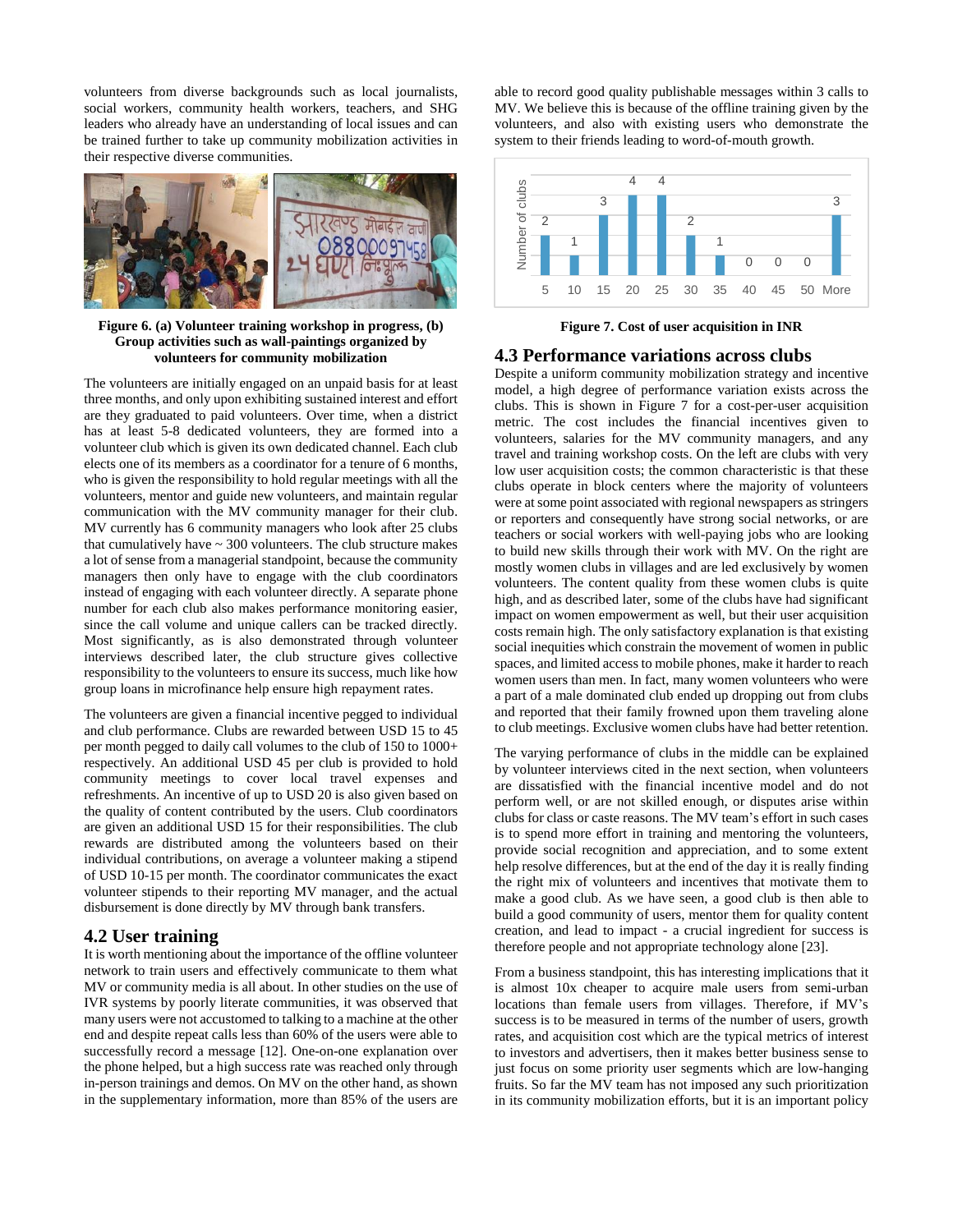decision on where to utilize, for example, investor funds to grow the user base Vs grant funds to focus on marginalized user groups.

## **4.4 Advantages and challenges in maintaining a strong offline network**

We next cite several interviews of users, volunteers and managers, to understand nuances about the mobilization processes. A Jharkhand community manager explained the advantage of clubs:

"… *This has considerably reduced our workload as earlier we had to coordinate with all the volunteers individually*… *reduction of coordination overhead made it possible for us to utilize our time better in guiding, motivating and organizing clubs, thereby easily replicating the club model in other blocks and districts as well*…"

Users also expressed their positive opinion that with the local club channels they could now listen to hyperlocal news of their district. A 29-year old visually impaired user from East Singhbhum said:

"…*I have only one passion and that*'*s listening to news*… *Since I can*'*t read newspaper and don*'*t have access to television, MV is my only source of local news and information*… *when the clubs weren*'*t formed, we got to listen to stories, messages and local news from different districts of Jharkhand that were occasionally from our region*…*we had no control over region specific content*… *after formation of clubs we are not only able to listen to the local events and happenings in ourregion but are also able to listen to statewide content*… *it is a win-win situation for us*…"

The volunteers too have been empowered since MV has given them a unique identity in their villages and towns. A 24-year old, mother of two children, from the Ranchi Club in Jharkhand expressed:

"… *MV has helped women like me, come out of our conservative households, build our identity as community reporters and stand for ourselves for finding solutions to our problems*… *Before listening to MV, my husband never allowed me to go out of the house to attend meetings, but ever since he started listening to MV he has encouraged me go for club meetings*… *he is positive that I*'*ll learn something constructive out of it*…"

Several volunteers have similarly reported that good references given by the MV community managers has helped them find better jobs, or the public speaking and content reporting skills they have gained have helped them in their job interviews.

Financial incentives in addition to the social recognition and skills imparted to volunteers, motivates them further in their work because they are able to supplement their income and can see a direct benefit emerging from working with MV [15]. As informed by an 18-year old female volunteer of the Ranchi club:

"… *I have been able to pay my college fee and siblings*' *school fees with the money I receive from volunteering with the club*… *being a part of the club has improved my standing in community*… *people have started viewing me as someone who is working towards a social cause*… *money as appreciation and recognition of my efforts motivates me to work more enthusiastically for the club*…"

However, mentoring and team building problems often surface in maintaining a strong offline network. In one instance the financial incentive policy was changed and caused significant dissonance. Volunteers were promised to be incentivized to refer new users to MV by SMSing the phone numbers of these users to the MV SMS gateway, or enter their numbers over an IVR interface. The intended methodology was that the volunteers would meet new users and tell them about MV before making the referral, at which point a call would be initiated automatically to the new users welcoming them to MV. The referral system worked very well in the beginning - more than 25% of the referred users continued to call in to MV. However, this dropped to under a 5% recall over a few months due to misuse of the system - some volunteers started referring phone numbers they had obtained from mobile recharge shops, of users who had no prior awareness of MV. The referral system was quickly scrapped and a cap was imposed on the stipends released to the volunteers. Some volunteers however resented the discontinuation and a community manager expressed this strongly:

*"… The policy was discontinued after a while, but it left a lot of volunteers and communities disappointed and dissatisfied, so much so that some of them snapped all ties with MV*…"

From a data based perspective however, the referral system to acquire users brought lesser financial rewards on an average than the new model through volunteer clubs, plus the growth rates seen in the new model were more robust. The backlash therefore could possibly have been avoided with clearer communication and relationship management by the MV community managers.

Volunteer attrition also happens due to a mismatch in expectations. In some cases, volunteers joined expecting much higher stipends than what they actually ended up receiving. This again was largely a communication problem that could have been handled better. Some volunteers who were economically better off, such as the son of a bank branch manager in the district of Jamui in Bihar, reported on the other hand that financial incentives were not important, outlining the relevance of their own economic status in determining their level of participation on MV activities:

*"I don't volunteer with MV for money, I don't pay much attention to the payments, and they are such small amounts anyway. I work with MV for social work and personal development…"*

A similar instance came up in another scenario. MV community managers encourage volunteers to take important grievances of the people up to the government administration, although no separate financial incentive is provided for this. Many volunteers undertake such activities wholeheartedly, but a 39-year old club coordinator from East Singhbhum, Jharkhand in his narrative expressed:

"… *It would be better if MV hires someone separately to handle the work of grievance follow ups at block level*… *there*'*s a lot of running around to do*… *how much can a club coordinator and a handful volunteers run around? We also have to keep up with the community mobilization activities*…"

It therefore seems that financial incentives are important to varying extents largely depending on the economic status of the volunteers. This finding is supported by a comparison of social Vs monetary incentive structures for community health workers in different countries [28]. It is found that social incentives such as community recognition seem to work when the participants independently have a steady source of income, which is the case with well performing clubs to the left in Figure 7. However, when participants are not economically well off they not only find it hard to invest time in social activities, the introduction of even small financial incentives makes the transaction monetary than social, which seems to be the case with clubs in the middle. Whether the joint responsibility for achievement of social objectives through the club structure is able to move the needle towards social markets, contrasted with individual motivation, will be insightful to analyze in more detail.

Clear communication and relationship management by the community managers is also important to maintain a good rapport with the volunteers and retain their trust especially when processes have been under constant flux during the formative stages of MV. Indeed, volunteer attrition rates do vary significantly across different community managers - the clubs in Bihar and MP are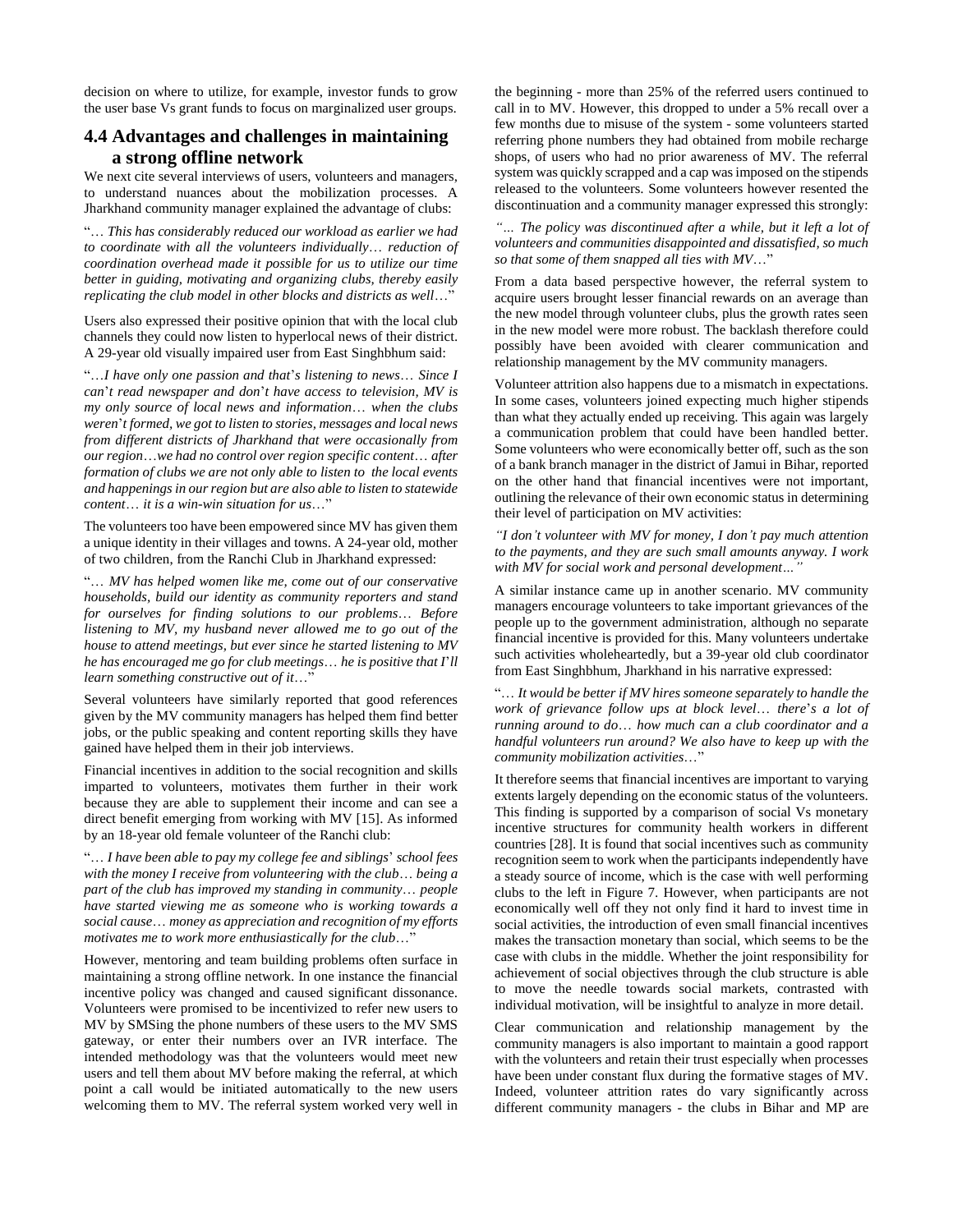stronger than the clubs in Jharkhand and Orissa. Interviews with the community managers revealed that each manager follows a slightly different approach with their clubs in terms of communicating policies, training volunteers and following up with them on club activities. The Bihar club managers monitor the volunteers and guide them on a week to week basis if their mobilization efforts are not visible in terms of increased call volumes, but the Jharkhand community managers do not practice such micro monitoring and run into issues of non-performance of their clubs since they are unable to keep track of the activity of volunteers in the field. The former strategy of continuous mentoring pushes the volunteers to continue to improve their mobilization efforts, while the latter strategy gives volunteers an impression that it is okay to slow down.

Another factor which has often caused disputes within clubs is the class and caste hierarchy in India. One club in Jharkhand had to be split because an extremely dedicated daily-wage labourer was elected as the coordinator, and the previous coordinator who was a well-paid NGO employee started disrupting the functioning of the club. In another club, a higher caste volunteer would often snub the quality of content recordings contributed by a lower caste volunteer, and had to be finally encouraged to segregate his geographic area of functioning so that "his users" would not have to listen to poor quality content contributed by the other volunteer. It is indeed challenging to find volunteers whose ideology is in sync with MV's ideology so that they genuinely want to use the platform to support their communities. Such volunteers indeed value the platform and its vision more than the specific financial incentives it provides, and in case something goes wrong with policy communication or process changes, they try their best to communicate the problems and suggest solutions.

The MV team has found these observations to be useful and is putting in stronger internal training for its community managers, as well as structured training workshops for the volunteers and club coordinators. Uniform policies are also being created for volunteer recruitment to ensure that diversity is preserved but without compromising the ethos and values on which MV is built. Finally, volunteers are being trained to solicit advertisements from local businesses against which a commission is given to them to boost their income, over and above the stipends entitled to them.

## **5. IMPACT PROCESSES**

The impact of MV can be examined at three levels: individual, community, and institutional. Below we give some examples.

## **5.1 Individual change**

Impact at an individual level seems to happen either directly when information is posted on the platform about new opportunities that people can avail, or in a softer manner when users begin to feel empowered because of the self-expression outlets provided by MV.

A farmer from Dhanbad in Jharkhand attributed the awareness of an irrigation subsidy scheme that he was able to utilize after coming to know about it from a news recorded by another farmer on MV.

*"I get information about a lot of government schemes from MV. It's been two years since I got to know about Krishi Antrikaran Protsahan Yojana from MV. Within that scheme, drip irrigation equipment and pump sets are available at 50 percent subsidized rates. I (applied for that scheme) received pump set and drip irrigation system. It has helped me change the direction of my work (made my work easier)."*

Empowerment through self-expression is another impact frequently seen at the individual level. Two community health workers from Ranchi in Jharkhand reported that when they were introduced to

MV they were shy and hesitant, both had trouble speaking in public and addressing large groups of people. Six months after using the platform - creating original content and reporting stories - they remarked that they felt far more confident in their ability to discuss health matters in the village and that the people listened to their advice more respectfully now.

Greater awareness and empowerment can in turn lead to behavior change, as a 21-year old student from Jharkhand reported:

*"In the past one year I have heard campaigns on the issue of violence against women and I feel these are commendable efforts by team MV. These campaigns have given me the confidence to take up social work and I hope to help create a society that doesn't encourage violence against women".*

## **5.2 Community level impact**

When different stakeholders are a part of the same community, local media systems can help enforce checks and balances between them and build social accountability. Media also plays other important roles such as to enable knowledge sharing and to provide a rendezvous point for featuring cultural and traditional activities. In the future, we will examine from a theoretical standpoint what kind of community meshing a media service should have to be able to lead to collective action, but we give some examples for now.

On these lines, a caller from Giridih in Jharkhand reported:

*"A few weeks back I recorded a message on JMV about a school headmaster harassing the students by charging Rs 10 per student for issuing the admit card. When a few students refused to pay the amount, the headmaster threatened to fail them in the practical exams. After my message was published on JMV, it spread like wildfire. Everybody got to know about the tactics of the headmaster. So the headmaster called a meeting of the parents and owned up to his mistake. He promised not to repeat such a mistake in the future and also appealed to the students to write their exams without worrying about all this."*

Media can also support collective action by helping people mobilize communities to take up causes important for them. In the Koderma district of Jharkhand, alcoholism among men is a big issue. People began to voice their concerns on MV with a desire to see an improvement, at first with a few stories, and soon followed by many people recording their messages. This finally prompted the volunteers to pick up the stories and write a letter to the district administration demanding closure of illegal alcohol shops in the main town of Koderma. Applying the empowerment framework [9] to the instances discussed above, it can be seen that the users' sense of self awareness and identity attributed to MV helped them build authority and find solutions to problems by organizing themselves collectively for a common goal. MV provided them with the necessary capabilities [20] and opportunities to do this.

The reporting of breaking hyperlocal news has also demonstrated unique ways of impact. Parts of the Jamui district of Bihar have a significant law-and-order problem. A news was reported on the local MV club about looting of trucks and buses on a highway, which a passenger in a bus headed in the same direction heard on MV and alerted his driver to avoid the route. Other regional media did not carry news about the looting until the next day.

Public media systems are also important for community building. A 58-year old headmaster of a government school in Jamtara, Jharkhand highlighted that MV was helping in the revival of their local cultural heritage, which was otherwise being lost to an increasing globalization of cultural interests.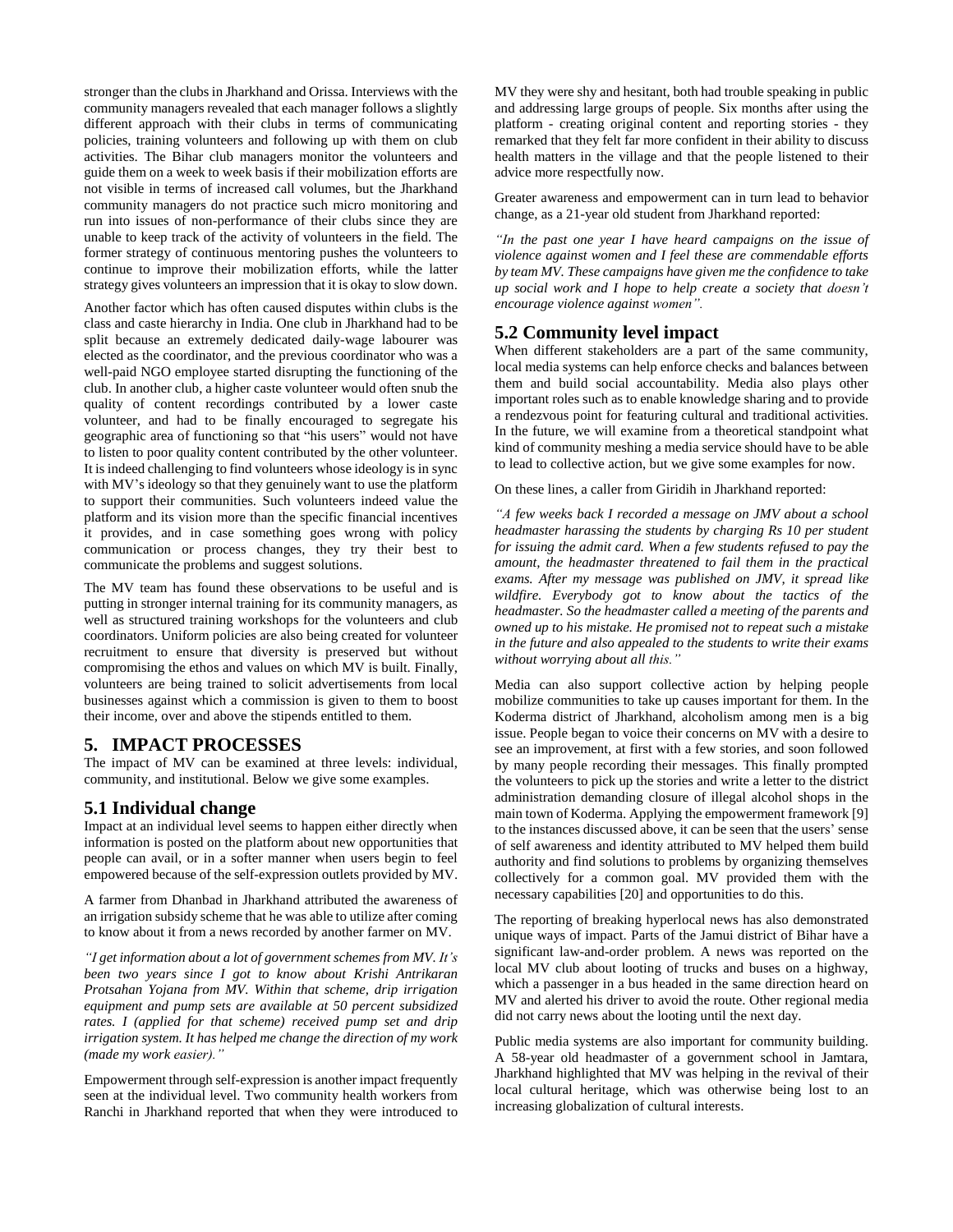*"… It is ironical that popular culture of hindi movies has penetrated our otherwise remote region and the youth here have been more interested in movie songs than our folk songs… Most cultural heritage remained limited to the villages of the region due to lack of a medium to promote the aural culture of the village…. Now owing to MV, we are able to listen to self-composed folk songs and poetry in local dialects such as Khortha, that are recorded by other users. This has led to more MV users, especially youth embracing our cultural heritage…"*

Another important role of local media is in fostering knowledge exchange and inspiring others. A 32 year old farmer from Dhanbad, Jharkhand shared his experience with check-dam initiatives for water conservation, and encouraged others to replicate the efforts.

*"…During the monsoons, the rivulets near our village used to get flooded and excessive water used to flow down the Damodar river… we were unable to make any use of it… for the past 4-5 years we have started building check dams on these rivulets and created bunds of water out of them… this has not only resolved our water shortage issues but has also helped in recharging the water table… we now get drinking water all year round…"*

### **5.3 Institutional impact**

Although all government welfare schemes have complaint hotlines, people either do not know about them, or are unable to use them easily because these ordinary beneficiaries are often limited in their capability to provide all details sought by the staff manning the helplines, and often they also have little faith in getting a redressal since it is hard for them to follow-up on the status of their complaints. Online systems are also broken or not accessible to the people, and offline mechanisms like registering RTIs (Right to Information) cannot be undertaken easily by poorly literate rural citizens. As a social activist from Dhanbad, Jharkhand expressed this comprehensively in the context of NREGA:

"*... People working under NREGA have often asked me to help them make calls on the helpline as they found it difficult to get through, the phone would keep ringing and no one would pick up... When I called on the helpline, I encountered the same issue. However, after multiple attempts, when I got through, the person at the other end of the phone mostly appeared to be unhelpful. After I registered the complaint on behalf of a worker nothing happened... whenever we called to follow up on the complaint, neither were we informed about the status nor were we told anything about the mode of investigation... So, we stopped calling on the helpline...* "

With grievances reported on MV, although MV volunteers play a similar role as social activists by handholding citizens to get a redressal for their problems, the marked difference is that the grievances are made public on the forum instead of just being registered as an individual complaint on a hotline or a government department. This public exposure seems to improve the success rate by making the authorities more accountable, as also reported on the CGNet Swara platform [13]. Institutionally, MV further endeavors to maintain a positive relationship between the volunteers and the administration, and leverage this rapport to ensure resolution rather than appear antagonistic. This is a delicate balance however and we hope to investigate the effect of people and institutional relationships on grievance redressal in detail in the future. For now, we outline at least two mechanisms which seem to be working by balancing public exposure for accountability but in a positive spirit.

The MV community managers proactively introduce volunteers to district and block level government officials. Once an introduction has been established, the volunteers frequently visit them especially

during openhouses organized by the officials to interact with citizens. During these openhouses, the volunteers put forth grievances from their areas, and aim to record a verbal commitment by the officials on redressing the complaints. Sometimes the volunteers even use the IVR to forward voice messages as reminders to the concerned officials. In one such case, a farmer from Jamui, Bihar attributed the success as follows:

"*... We applied for a crop failure subsidy with the Block Development Officer (BDO) previously, but he refused to accept our application without stating any reason... MV volunteers then helped us get the subsidy released when they interviewed the BDO for their weekly Janta Darbar program pushing for greater accountability and the course of action for current week's issues and reports on the status of previous week's grievances...*"

In another initiative in the case of broader problems, an IVR based petition is floated on MV, and an official letter is sent to the administration mentioning the count of pledges and details of the problems. A community Manager for Bihar shared an example:

"*... the volunteers decided to highlight the inconsistencies in the mid-day meal scheme in their district… meals weren't being provided to the students as per the norms or were stopped entirely. A short message informing people of their children's entitlements and current irregularities was created and aired on the club. People were asked to press number 9 if they had witnessed these irregularities and wanted authorities to act on them. We received close to 2000 pledges and used this count to write a letter to the District Education Officer (DEO). The DEO wrote back that he had constituted an investigation team. He further invited the volunteers to monitor the scheme, who now do this at the school level...*"

Such methods have been quite effective and dozens of impact stories have been documented. Release of six months pending wages of school teachers, dispatch of fumigation equipment against malaria after a series of deaths in a village, fines imposed on officials who were taking bribes for beneficiary enrolment, pointing out illegal use of machinery in NREGA works, and highlighting stone smuggling to police officials which eventually led to a crackdown on these activities, are some stories of impact.

For MV however, assisting in grievance redressal goes beyond its mandate as a community media platform. As part of a funded project, a more systematic process has also been developed to address grievances on a public micro-health insurance scheme. Under the scheme, a cadre of village extension volunteers is being developed by the government - grievances coming in to MV are assigned to the corresponding volunteer from the location, who then over an IVR system can provide updates about the grievances delegated to them. Such a system nicely formalizes a linkage between MV and the government department, each being able to preserve its own distinct mandate while recognizing the importance of an intermediary-assisted grievance redressal model.

Another route to institutional change is by leveraging partnerships with regional media houses. MV ran a campaign to collect data on the quality of health services provided at the local health centers across three districts. The campaign came back with findings that almost 90% of the health centers did not have clean drinking water, more than 50% of posts for doctors were vacant, and doctors were often absent from the clinics. A campaign report about the findings was featured in a leading Hindi regional newspaper. The clout of mass media pushed the authorities to improve the health services, and within a week of the news report several testimonials were received about at least five facilities which had improved.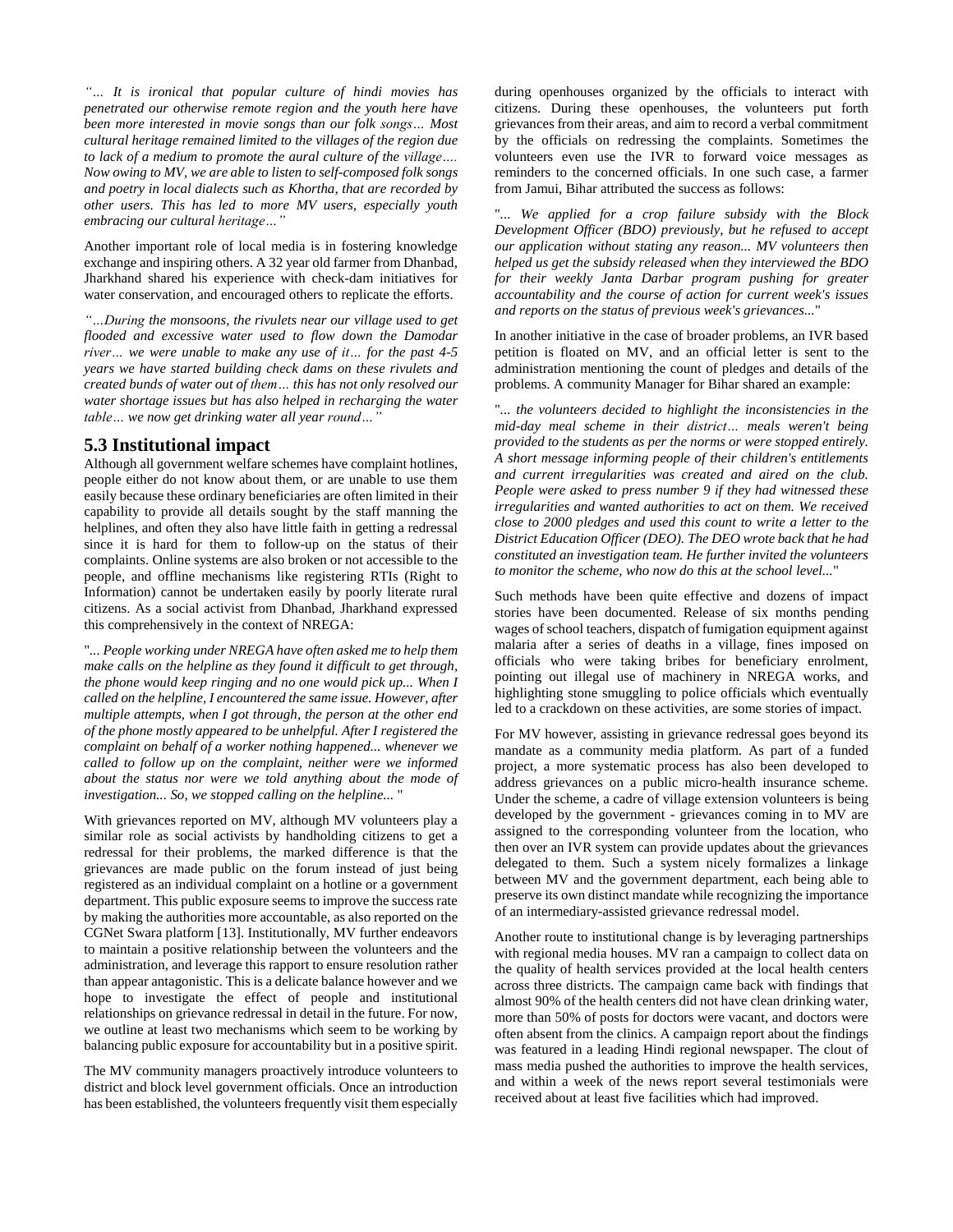Citizen driven institutional changes in one place can also spread to other places. A volunteer reported how a widow pension case which was reported on MV got solved with assistance from the state Labour department, and quickly spread to the entire state encouraging people to fix processes with their own villages.

*"…We raised the issue of the death of a migrant labour on MV during a campaign, who died while migration (on worksite) due to poor working conditions… MV interfaced the issue with the labour department of Jharkhand in Ranchi from where the commissioner personally looked into the issue… commissioner further used MV to inform all of us to register ourselves in our village councils before migrating out… When we informed them that our village council members haven't received training on documenting people migrating, the Labour department conducted migrant registration awareness and trainings camps in many blocks and districts including ours…since then they have actively been following up on our migration related grievances/issues that we report…"*

We can see therefore that especially for institutional change it is important to plug MV with various local stakeholders including government departments, NGOs, social activists, and others who can make use of the information published on the platform. We plan to gather more insights going forward to understand effective ways and best practices for managing this network of stakeholders.

## **6. CONCLUSIONS**

By outlining the operational details of three critical functions to run a mobile-based community media platform – content management, community mobilization and training, and institutional linkages for impact – our effort in this paper has been to highlight the importance of non-technological aspects to enable what was primarily a technology driven development intervention. Each of these functions was built and refined upon noticing gaps through continuous feedback loops with users, and outlines the importance of staying closely in touch with the target beneficiaries. The challenges faced in building and maintaining a large offline network of volunteers to support the platform, further illustrate the importance of human resource management and communication processes that need to gel with prevalent cultural and social norms. The relevance of offline processes to drive technology adoption, build credibility for the system in the eyes of the community, and provide a bi-directional communication conduit between the organization and its users, emphasizes the need to institutionalize these processes. Finally, we show that to achieve impact via a media platform requires it to be closely meshed with the local community and with other stakeholders such as government departments, to ensure that participation leads to effective action.

The relevance of people processes and individual motivation to the success of the program somewhat dampens the assumed easy route to scaling and replication through technology based interventions. This adds to our refrain that appropriate training and mentoring, with an alignment of incentives, is important to ensure that the effectiveness of tightly controlled pilots scales when the models are replicated with increased layers of organizational management. MV's success so far in replicating its model is encouraging, and that it should be able to take on the challenge for further scaling.

We have not touched upon the problem of making community media platforms financially sustainable. This remains another ongoing challenge to bring sustainability through a combination of public funding, sponsored programs, advertisements, and premium paid services, which will be a strong determinant of MV's future.

## **7. REFERENCES**

1. Agarwal, S., Kumar, A., Nanavati, A. A., & Rajput, N. 2010. Content creation and dissemination by-and-for users in rural areas. *ITID*. 6, 2 (Summer. 2010), 21-37.

2. Carpentier, N., Lie, R., and Servaes, J. 2002. Making community media work. In *Approaches to development communication*. J. Servaes, Ed. Paris: UNESCO, 1-46

3. Chakraborty, D., & Seth, A. 2015. Building citizen engagement into the implementation of welfare schemes in rural India. In *Proc. ICTD* DOI*=*[http://doi.acm.org/10.1145/2737856.2738027.](http://doi.acm.org/10.1145/2737856.2738027)

4. Dart, J., & Davies, R. 2003. A dialogical, story-based evaluation tool: The most significant change technique. *American Journal of Evaluation*, *24*, 2, 137-155.

5. Figueroa, M. E., Kincaid, D. L., Rani, M., & Lewis, G. 2002. *Communication for social change. An integrated model for measuring the process and its outcomes*. Working Paper. Rockefeller Foundation, NY. 6. Gandhi, R., Veeraraghavan, R., Toyama, K., and Ramprasad, V. 2009. Digital Green: Participatory video and mediated instruction for agricultural extension. *ITID*. 5, 1 (Spring 2009), 1-15.

7. Grover, A.S., Calteaux, K., Barnard, E., and van Huyssteen, G. A voice service for user feedback on school meals. 2012. In Proc. *ACM DEV* 8. Habermas, J. 1991. *The structural transformation of the public*

*sphere: An inquiry into a category of bourgeois society*. MIT press. Kabeer, N. 2012. Women's economic empowerment and inclusive growth: labour markets and enterprise development. DFID and IDRC. 10. Kajaria, P. 2015. Analysis of Mobile Vaani call logs: A voice-based social media service in India. MTech thesis, IIT Delhi.

11. Koradia, Z., Balachandran, C., Dadheech, K., Shivam, M., & Seth, A. 2012. Experiences of deploying and commercializing a community radio automation system in India. In *Proc.* ACM DEV.

12. Koradia, Z., Aggarwal, P., Seth, A., and Luthra, G. 2013. Gurgaon idol: A singing competition over community radio and IVRS. *ACM DEV*.

13. Marathe, M., O'Neill, J., Pain, P., and Thies, W. 2015. Revisiting CGNet Swara and its impact in rural India. *Proc. ICTD*. DOI=

http://doi.acm.org/10.1145/2737856.2738026

14. Mudliar, P., Donner, J., and Thies, W. 2013. Emergent Practices Around CGNet Swara, A Voice Forum for Citizen Journalism in Rural India. *ITID*. 9, 2 (Special Issue), 65-79

15. Olson, M. 2009. *The logic of collective action*. Harvard Univ. Press. 16. Patel, N., Chittamuru, D., Jain, A., Dave, P., and Parikh, T.S. 2010. Avaaj Otalo - A Field Study of an Interactive Voice Forum for Small Farmers in Rural India. In Proc. *SIGCHI*.

17. Pavarala, V., & Malik, K. K. 2007. *Other voices: The struggle for community radio in India*. SAGE Publications India.

18. Rodriguez, C. 2001. *Fissures in the mediascape: An international study of citizens' media*. Hampton Press, NJ.

19. Saeed, S. 2009. Negotiating power: Community media, democracy, and the public sphere. *Development in Practice, 19*, 4-5, 466-478.

20. Sen, A. 1985. Well-being and freedom. *The Journal of Philosophy*, *82*, 4, 185-203.

21. Seth, A., Zhang, J., & Cohen, R. 2015. A personalized credibility model for recommending messages in social participatory media environments. *World Wide Web, 18, 1*, 111-137.

22. Sherwani, J., Ali, N., Mirza, S., Fatma, A., Memon, M., Karim, M., et al. 2007. HealthLine: Speech-based access to health information by low-literate users. In Proc. *ICTD*. DOI=10.1109/ICTD.2007.4937399

23. Toyama, K. 2015. *Geek Heresy: Rescuing Social Change from the Cult of Technology*. PublicAffairs, NY.

24. UNICEF. 2012. Child marriage in India. An analysis of available data. *New Delhi*.

25. Vashistha, A., & Thies, W. 2012. IVR Junction: Building scalable and distributed voice forums in the developing world. In *USENIX NSDR* 26. Vashistha, A., Cutrell, E., Dell, N., & Anderson, R. 2015. Social Media Platforms for Low-Income Blind People in India. In *Proc. ACM SIGACCESS*. DOI= http://doi.acm.org/10.1145/2700648.2809858 27. White, J., Duggirala, M., Kummamuru, K., Srivastava, S. Designing 2012. A voice-based employment exchange for rural India. *ICTD*.

28. Singh, D., Negin, J., Otim. M., Orach, C. G., & Cumming, R. 2015. The effect of payment and incentives on motivation and focus of community health workers: Five case studies from low-and middleincome countries. *Human resources for Health*. 13, 1, 1-12.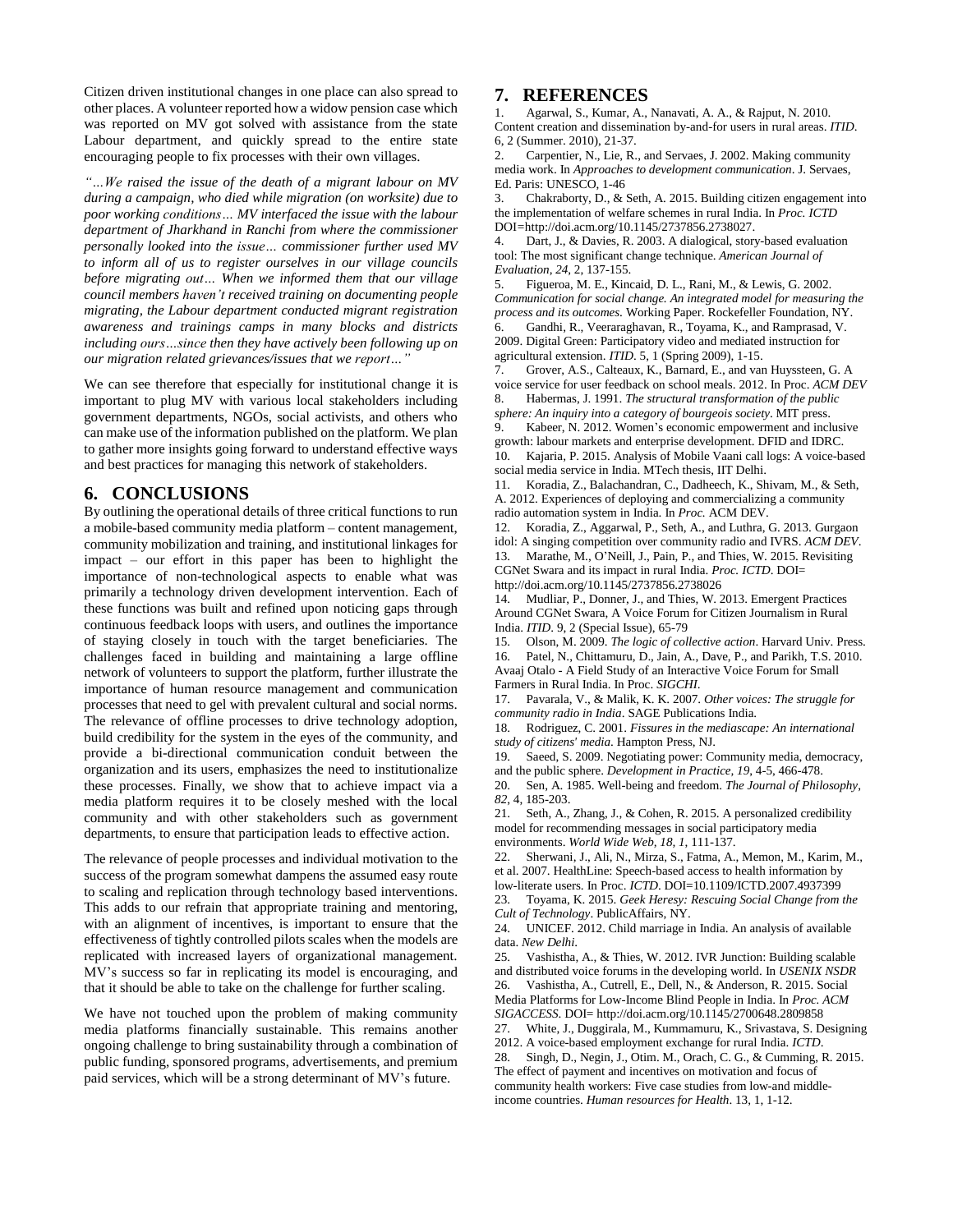# **Supplementary Information: Design Lessons from Creating a Mobile-based Community Media Platform in Rural India**

Aparna Moitra Delhi University New Delhi aparna.moitra@ gmail.com

Vishnupriya Das American India Fndn. New Delhi vishnupriya.das@ gmail.com

Gram Vaani team New Delhi, Ranchi India contact@ gramvaani.org

Archna Kumar Delhi University New Delhi archnak01@ gmail.com

Aaditeshwar Seth IIT Delhi aseth@ gramvaani.org

# **1. APPENDIX: MV CONTENT FORMATS**

As mentioned, MV was initially a system for activists, but the community it aimed to reach was more diverse comprising of farmers, students, women, children, and youth. Each group has different information needs. To cater to these groups, effort was not only required in bringing these different groups on board, but also the creation and solicitation of content relevant to them. Users who were mobilized to participate on the platform mostly belong to low income groups; live in rural areas; are farmers, students, daily wage labourers, home-makers, self-help group workers; below the age of 30 years; and have very little access to mass media sources. A wide variety of programs are produced for them. Subsequent sections describe some of these programs.

| <b>Time</b>   | <b>Schedule</b>                              |  |
|---------------|----------------------------------------------|--|
| 4-4:30 PM     | <b>Employment News</b>                       |  |
| 4:30-5 PM     | User Generated Content - Local Event Updates |  |
| 5-6 PM        | User Generated Content - Songs and Poetry    |  |
| 6-7 PM        | Agriculture Slot - Q and A with Expert       |  |
| <b>7-8 PM</b> | Campaign on Elected Women Representatives    |  |
| 8-8:30 PM     | User Generated Content - Local event updates |  |

#### **Figure 8.1. Sample of a Mobile Vaani schedule**

#### *1.1.Occupational Programs*

There are two programs in this category. The first is a bi-weekly feature that informs users about employment opportunities available locally in their area. The hyper local nature of vacancies make this information difficult to be made available over other mass media channels. The second program is a Q&A with agricultural experts where farmers can leave their queries on MV and an expert from a local partner NGO answers these queries on a weekly basis. People like this segment because of the contextual relevance of the questions asked. Many people have testified that although they have never directly asked a question for this program but listening to expert's responses to questions left by others have helped them immensely in maximizing crop yield, saving crops from various pests and getting useful information about government subsidies on various farming implements.

#### *1.2.Entertainment Programs*

The entertainment segment produces programs from user generated content shared on the forum. Contributions in the form of poetry, folk songs and jokes are solicited from the users and are then segregated for producing different programs. Poetry and folk songs are played together in a weekly program called *Aapki Mehfil* (translating to *Your Gathering*), and jokes are presented in a humorous exchange between two funny commentators. Programs featuring storytelling are also produced for children and youth.

#### *1.3.Educational programs*

This weekly program is conducted by teachers from rural government schools who teach science and humanities subjects. They instruct students on how to study in a structured manner for their matriculation and secondary board exams, and give tips on career counselling.

#### *1.4.Health Programs*

Many health programs have been produced with a focus on women's nutritive, reproductive and sexual health. These have often been produced as audio dramas where the audiences are introduced to health disorders, their preventive measures and cure. The programs are made engaging by inviting people to ask questions or narrate their experiences, which as described earlier lends significant contextualization to the topics being presented.

#### *1.5.Activism based programs*

Two programs are being produced under this category. The first program called the *Jan Shakti Abhiyan* (translating to *Power to People Campaign*) petitions users for endorsement on grievances by a simple call-to-action to press a button on their phone to "sign the petition". Every month, a different government program is selected for this segment after discussion with the field volunteers based on the grievances received on MV. So far only the count of signatories to the petition is shared with the authorities, without giving any details of the signatories themselves.

The other program within this segment *Janta Darbar* (translating to *People's Court*) is entirely based on the effort of MV volunteers in several clubs who discuss grievances from their area with the government officials during weekly openhouses, and take regular follow ups regarding previously registered grievances. They even record interviews of the officials to inform the users on a weekly basis about which issues were discussed and resolution steps taken.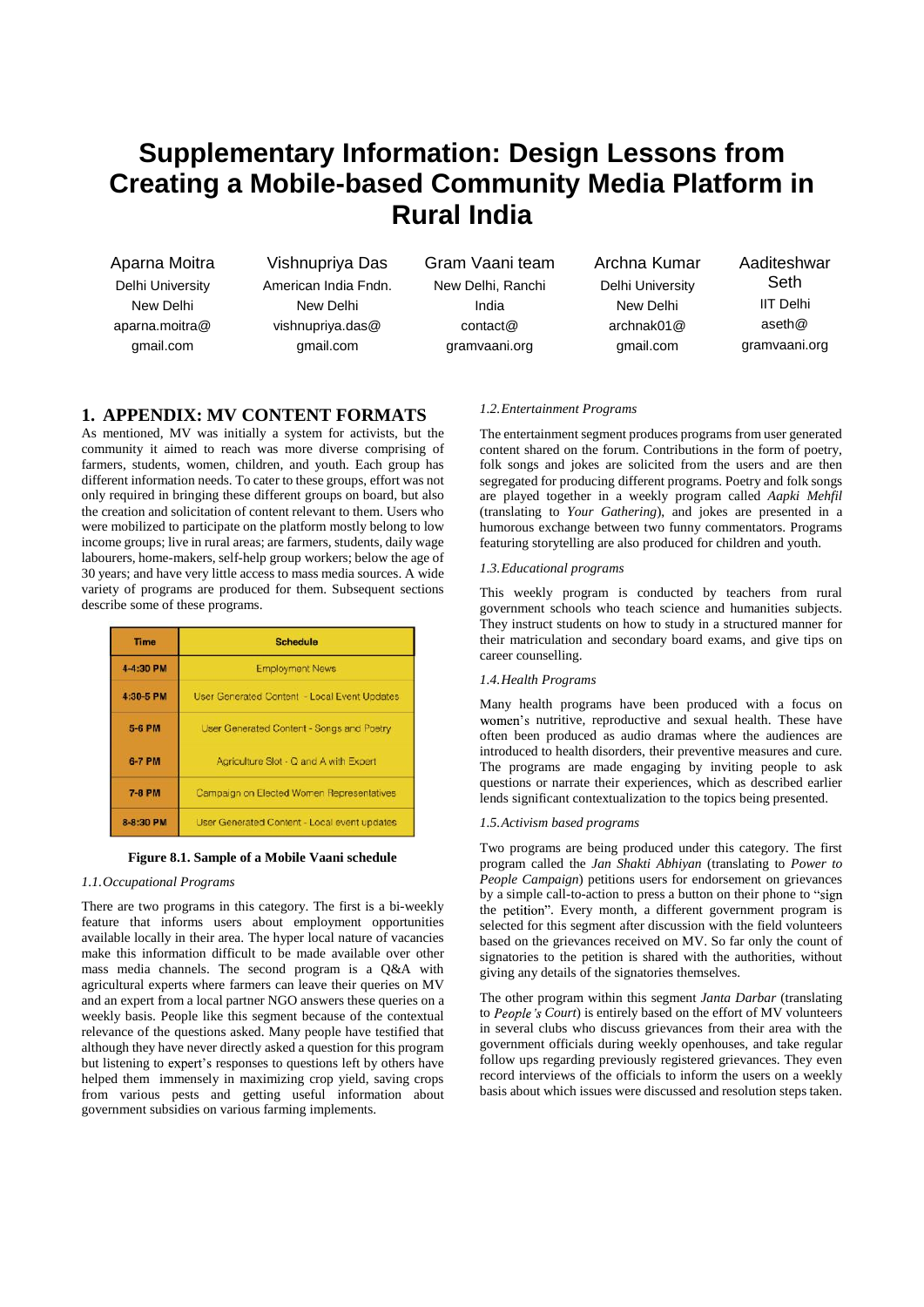#### *1.6.Emotional Interest Programs*

This segment produces two programs. One program known as *Haat Bazaar* (translating to *Stories of Bazaars*) solicits case studies from the community to portray the life struggles of people who come to sell their home grown agricultural produce or home-made pickles, spices and condiments in local markets. This five minute weekly segment covers aspects of people's lives through their origin, education, dreams, family life and challenges of current jobs. Users appreciate this program as they are easily able to relate to them.

The other program titled *Bolein Dilki Baat* (translating to *Pour your Heart out*) asks users a different question every week about the memories they cherish and observations they make about simple things of their lives. For instance, users were once asked to recount their experiences of watching a movie in the cinema hall for the first time. The essence of this program lies in its simple ways of striking a chord with the hearts of people. It is a particular favourite of many listeners as its simple questions evoke nostalgia.

#### *1.7.Hyperlocal news*

Hyperlocal news is one of the most prominent and in-demand features of MV. It is run in a meticulous manner in many clubs where volunteers collect news by making regular visits to the block office to keep a tab on various issues being reported, the police station to check for FIRs/cases registered, and various events including protests, demonstrations, political rallies, community fairs, etc. After having collected the necessary information they present a comprehensive 2-minute news report on MV. Whenever possible, they also record interviews of key stakeholders to establish greater credibility and triangulate viewpoints on the series of events. The MV community managers provide a detailed training to the volunteers for this news collection and reporting process. Efforts are also underway to do a daily evening news bulletin in each club summarizing the key news reports that have come in through the day, and also pick relevant headlines from the regional media and newspapers.

| Year         | <b>Content Format</b>                                                                                                                       | <b>Content Topics</b>                                                                                                                                                                                                                                       |
|--------------|---------------------------------------------------------------------------------------------------------------------------------------------|-------------------------------------------------------------------------------------------------------------------------------------------------------------------------------------------------------------------------------------------------------------|
|              | Monologue based assorted User Generated Content<br>$\mathbf{i}$<br>$\rm ii)$<br>Focused solicitation using narration                        | Community grievances; Cultural expressions; Personal<br>experiences; Opinions; Stories of local interest; Information<br>about government programs, health and agriculture;<br>Generating discussion on these topics by recording narratives<br>around them |
| $\mathbf{2}$ | Campaign Methodology using dialogic techniques of<br>conversation, interviews and drama, along with monologues<br>and focused solicitations | Campaigns on Health, Gender, Governance and other relevant<br>social issues                                                                                                                                                                                 |
| 3            | Program Production using multiple formats such as<br>conversation, interview, drama, song, poetry and expert<br>opinion (talk)              | Programs providing info regarding agricultural practices,<br>employment opportunities; emotional interest programs on<br>memories, people's struggles; entertainment programs<br>featuring folk songs and jokes                                             |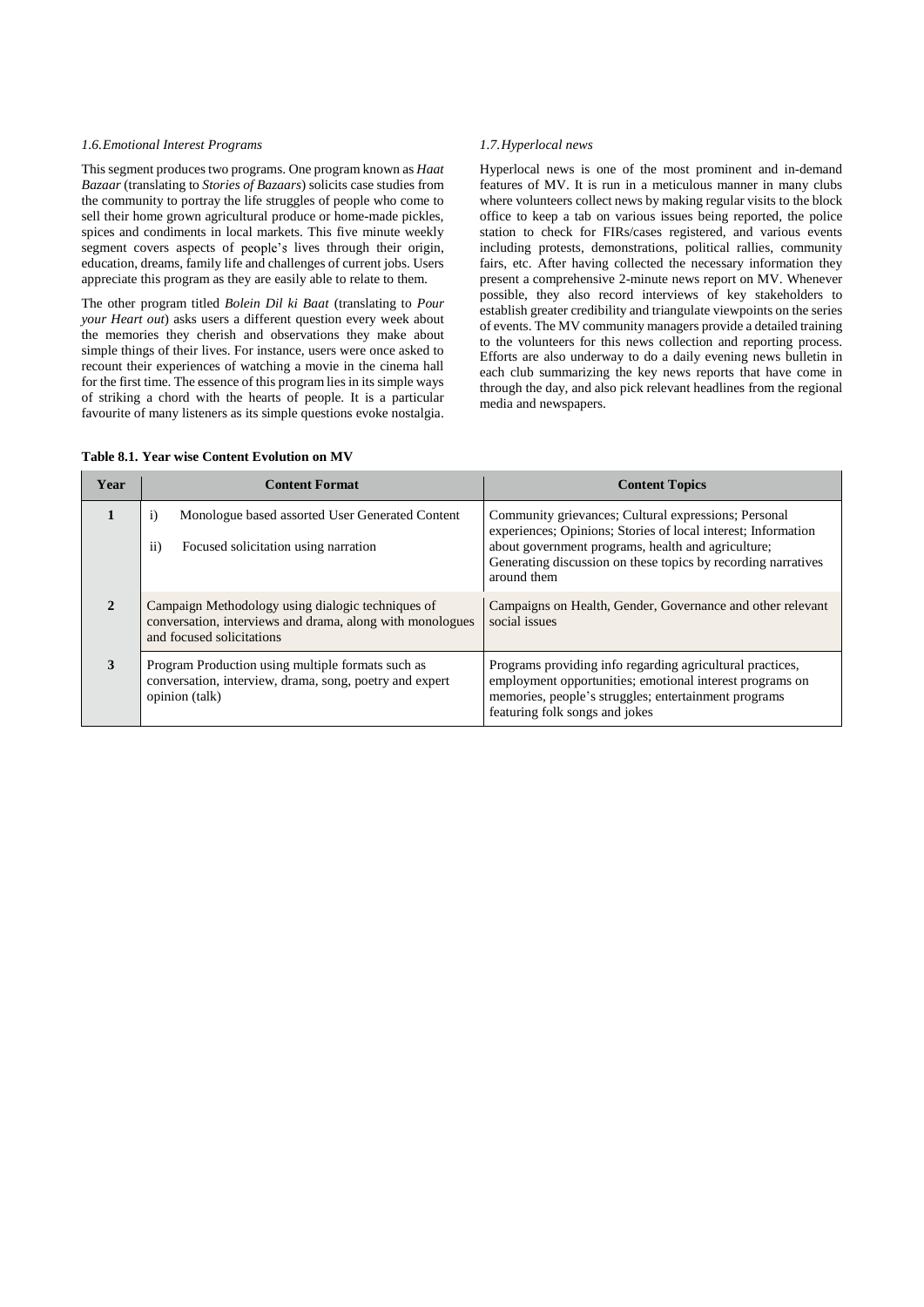# **2. APPENDIX: MV GROWTH STATISTICS**



**Figure 9.1. Call volumes for the Jharkhand main channel.** Financial incentives to volunteers and a robust user engagement model helped achieve 15% month-on-month growth rates. However quotas had to be imposed repeatedly to push down the call volumes to manage cash flow. Different forms of quotas were imposed at different times, for example, to open up the system for only a few hours in the morning and evening, or return not more than two missed calls per user per day, or return not more than a certain number of calls on a channel per hour. More than 50% of the MV operational costs are on phone bills to keep the system free for users.



**Figure 9.2.a) Calls per user.** User retention dips significantly when quotas are imposed since users do not get a good quality of service and hence drop out**,b) Number of calls before a publishable recording was successfully done.** More than 80% of the users are able to make successful recordings by their 3<sup>rd</sup> attempt on MV